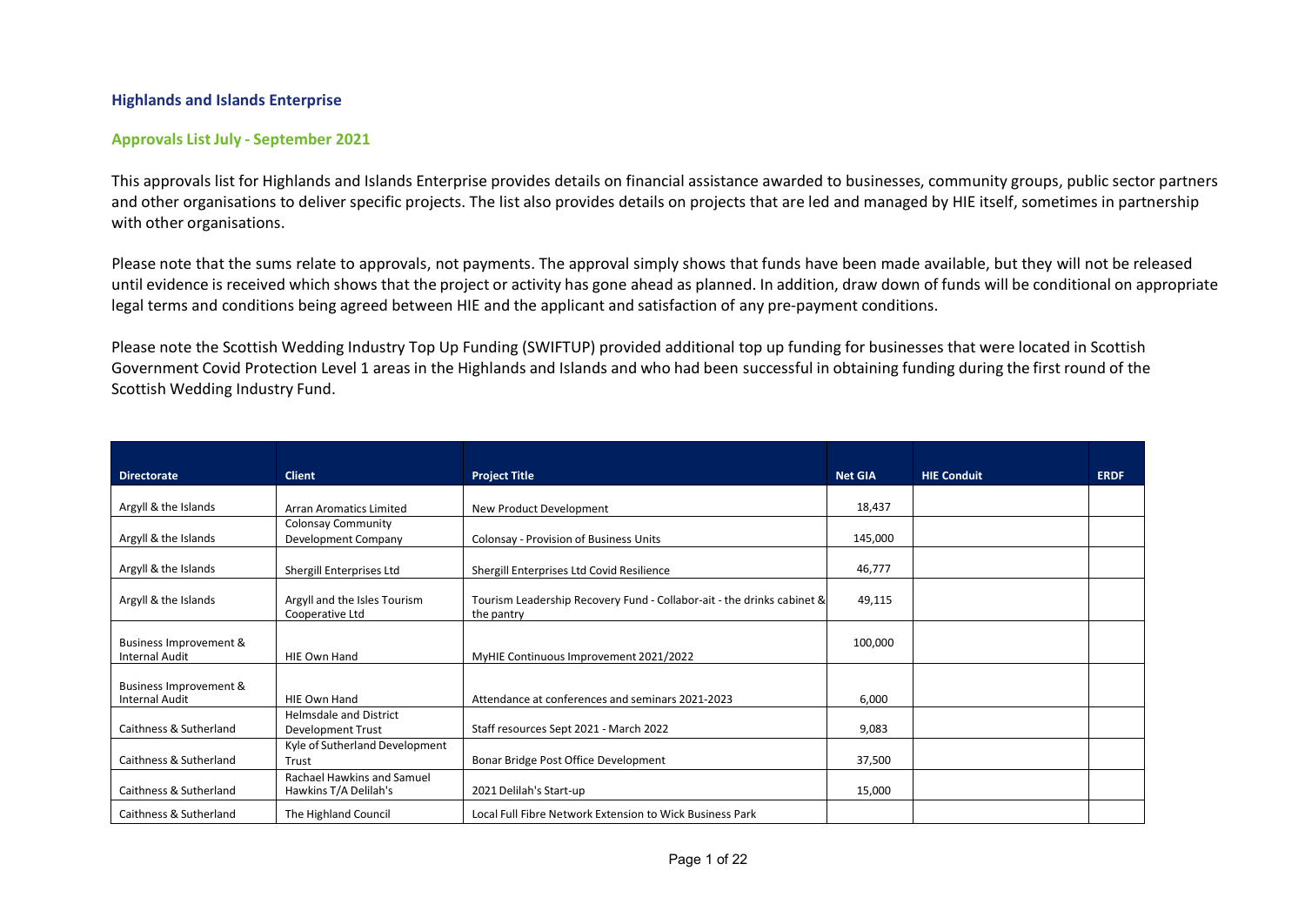| <b>Directorate</b>           | <b>Client</b>                                           | <b>Project Title</b>                                                                                                                      | <b>Net GIA</b> | <b>HIE Conduit</b> | <b>ERDF</b> |
|------------------------------|---------------------------------------------------------|-------------------------------------------------------------------------------------------------------------------------------------------|----------------|--------------------|-------------|
|                              |                                                         |                                                                                                                                           | 65,295         |                    |             |
| <b>Communities and Place</b> | Cairngorm Mountain (Scotland)<br>Ltd                    | Cairngorm Mountain Scotland Ltd Ptarmigan refurbishment project                                                                           | 780,000        |                    |             |
| Communities and Place        | HIE Own Hand                                            | Cairngorm Funicular Professional Fees (this approval is part of the full<br>business case previously published)                           | 3,097,414      |                    |             |
| <b>Communities and Place</b> | Cairngorm Mountain (Scotland)<br>Ltd                    | Cairngorm Mountain Scotland Ltd Grant October 2021 - March 2022<br>(this approval is part of the full business case previously published) | 900,000        |                    |             |
| <b>Communities and Place</b> | HIE Own Hand                                            | Science Skills Academy Staff Resources                                                                                                    |                | 219,046            |             |
| Communities and Place        | HIE Own Hand                                            | Dilapidations at 9 James Square, Stornoway                                                                                                | 50,000         |                    |             |
| <b>Communities and Place</b> | HIE Own Hand                                            | Post-Pandemic Approach to our Workspaces & Places                                                                                         | 15,000         |                    |             |
| Communities and Place        | HIE Own Hand                                            | Strategic Property Projects - marketing                                                                                                   | 70,000         |                    |             |
| <b>Communities and Place</b> | HIE Own Hand                                            | An Lochran Post Pandemic Workspace Refresh                                                                                                | 31,515         |                    |             |
| <b>Enterprise Support</b>    | Achievement Bute SCIO                                   | Covid Consequentials Graduate Support Programme                                                                                           | 16,500         |                    |             |
| <b>Enterprise Support</b>    | Adina Gergely T/A Chic Studio                           | SWIFTUP 1                                                                                                                                 | 500            |                    |             |
| <b>Enterprise Support</b>    | AgileCadence Limited                                    | Northern Innovation Hub Technology Placement Programme                                                                                    |                | 1,069              | 1,069       |
| <b>Enterprise Support</b>    | Alex Mitchell Photography                               | SWIFTUP 1                                                                                                                                 | 500            |                    |             |
| <b>Enterprise Support</b>    | Alison Milton and Moira Mulloy<br>T/A Weir Hairdressing | SWIFTUP 1                                                                                                                                 | 500            |                    |             |
| <b>Enterprise Support</b>    | Allan Law Photography                                   | SWIFTUP 1                                                                                                                                 | 250            |                    |             |
| <b>Enterprise Support</b>    | Allan McKechnie T/A Rutherfords                         | SWIFTUP 1                                                                                                                                 | 500            |                    |             |
| <b>Enterprise Support</b>    | ALPR Ltd T/A Andrew Rae<br>Photography                  | SWIFTUP 1                                                                                                                                 | 500            |                    |             |
| <b>Enterprise Support</b>    | AltaRange Ltd                                           | Covid Consequentials Graduate Support Programme - Engineering                                                                             | 21,000         |                    |             |
| <b>Enterprise Support</b>    | AltaRange Ltd                                           | Covid Consequentials Graduate Support Programme - Electronics                                                                             | 21,000         |                    |             |
| <b>Enterprise Support</b>    | Amanda Call Flowers                                     | SWIFTUP 1                                                                                                                                 | 250            |                    |             |
| <b>Enterprise Support</b>    | Ampla Vella                                             | SWIFTUP 1                                                                                                                                 | 500            |                    |             |
| <b>Enterprise Support</b>    | An Lanntair                                             | Covid Consequentials Graduate Support Programme                                                                                           |                |                    |             |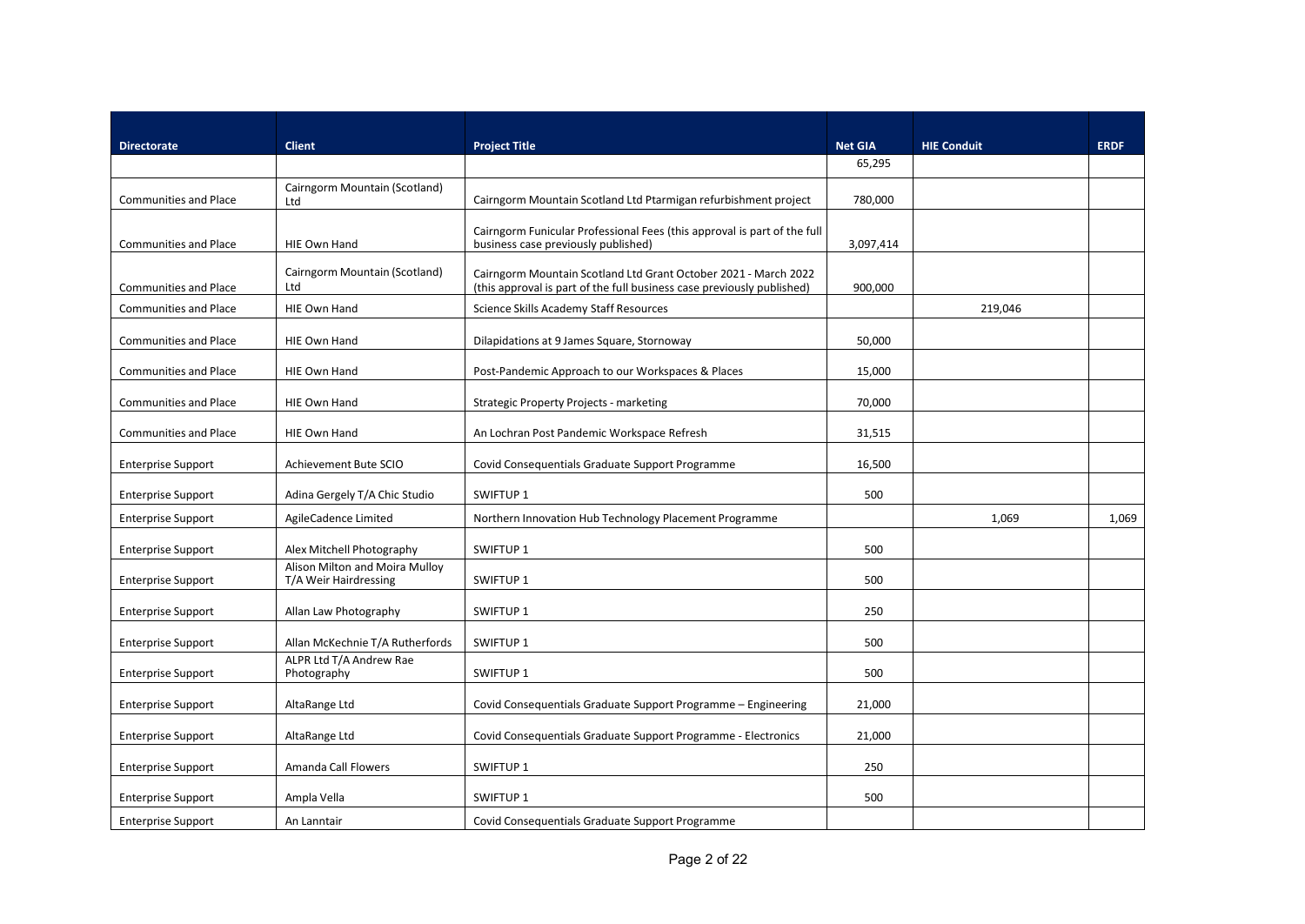| <b>Directorate</b>        | <b>Client</b>                                                | <b>Project Title</b>                                     | <b>Net GIA</b> | <b>HIE Conduit</b> | <b>ERDF</b> |
|---------------------------|--------------------------------------------------------------|----------------------------------------------------------|----------------|--------------------|-------------|
|                           |                                                              |                                                          | 15,000         |                    |             |
| <b>Enterprise Support</b> | Andrew 'n' Jules T/A Paddy's<br>Whiskers                     | <b>SWIFTUP 1</b>                                         | 250            |                    |             |
| <b>Enterprise Support</b> | Andy Taylor T/A Andy Taylor<br>Photography                   | SWIFTUP 1                                                | 500            |                    |             |
| <b>Enterprise Support</b> | Angela Hunter Flowers                                        | SWIFTUP 1                                                | 500            |                    |             |
| <b>Enterprise Support</b> | Angela Ramsay T/A Daisy Rue<br>Flowers                       | SWIFTUP 1                                                | 750            |                    |             |
| <b>Enterprise Support</b> | Angela Stewart Creative                                      | SWIFTUP 1                                                | 500            |                    |             |
| <b>Enterprise Support</b> | Angharad Rogers t/a Angharad<br><b>Bridal</b>                | SWIFTUP 1                                                | 750            |                    |             |
| <b>Enterprise Support</b> | Angus Davidson Ltd                                           | Northern Innovation Hub - Technology Placement Programme | 6,000          |                    | 6,000       |
| <b>Enterprise Support</b> | Angus MacKay Photography                                     | SWIFTUP 1                                                | 250            |                    |             |
| <b>Enterprise Support</b> | Anne E MacLeod t/a Macleod<br><b>Event Catering Hire</b>     | SWIFTUP 1                                                | 500            |                    |             |
| <b>Enterprise Support</b> | Annie Loughlin T/A Annie<br>Loughlin Humanist Celebrant      | SWIFTUP 1                                                | 250            |                    |             |
| <b>Enterprise Support</b> | Aquitaine Makeup by Elly                                     | SWIFTUP 1                                                | 250            |                    |             |
| <b>Enterprise Support</b> | Ardgour Trading Company Ltd<br>T/A Ardgour Weddings          | SWIFTUP <sub>1</sub>                                     | 750            |                    |             |
| <b>Enterprise Support</b> | Argyll and the Isles Tourism<br>Cooperative Ltd              | Covid Consequentials Graduate Support Programme          | 15,000         |                    |             |
| <b>Enterprise Support</b> | <b>Argyllshire Gathering Halls</b>                           | SWIFTUP <sub>1</sub>                                     | 500            |                    |             |
| <b>Enterprise Support</b> | Ashley Malcolm T/A Ashleys<br>Glam Bar                       | SWIFTUP 1                                                | 250            |                    |             |
| <b>Enterprise Support</b> | <b>Assynt Development Trust</b>                              | Covid19 Communities Recovery Fund 2                      |                | 50,316             |             |
| <b>Enterprise Support</b> | Assynt House                                                 | SWIFTUP 1                                                | 500            |                    |             |
| <b>Enterprise Support</b> | Auchrannie Leisure Ltd                                       | Covid Consequentials Graduate Support Programme          | 19,095         |                    |             |
| <b>Enterprise Support</b> | Avorio Ltd t/a Avorio Bridal                                 | SWIFTUP 1                                                | 1,250          |                    |             |
| <b>Enterprise Support</b> | <b>Balinakill Country House</b><br>Weddings & Events Limited | <b>SWIFTUP 1</b>                                         | 250            |                    |             |
| <b>Enterprise Support</b> | Bars R Us                                                    | <b>SWIFTUP 1</b>                                         |                |                    |             |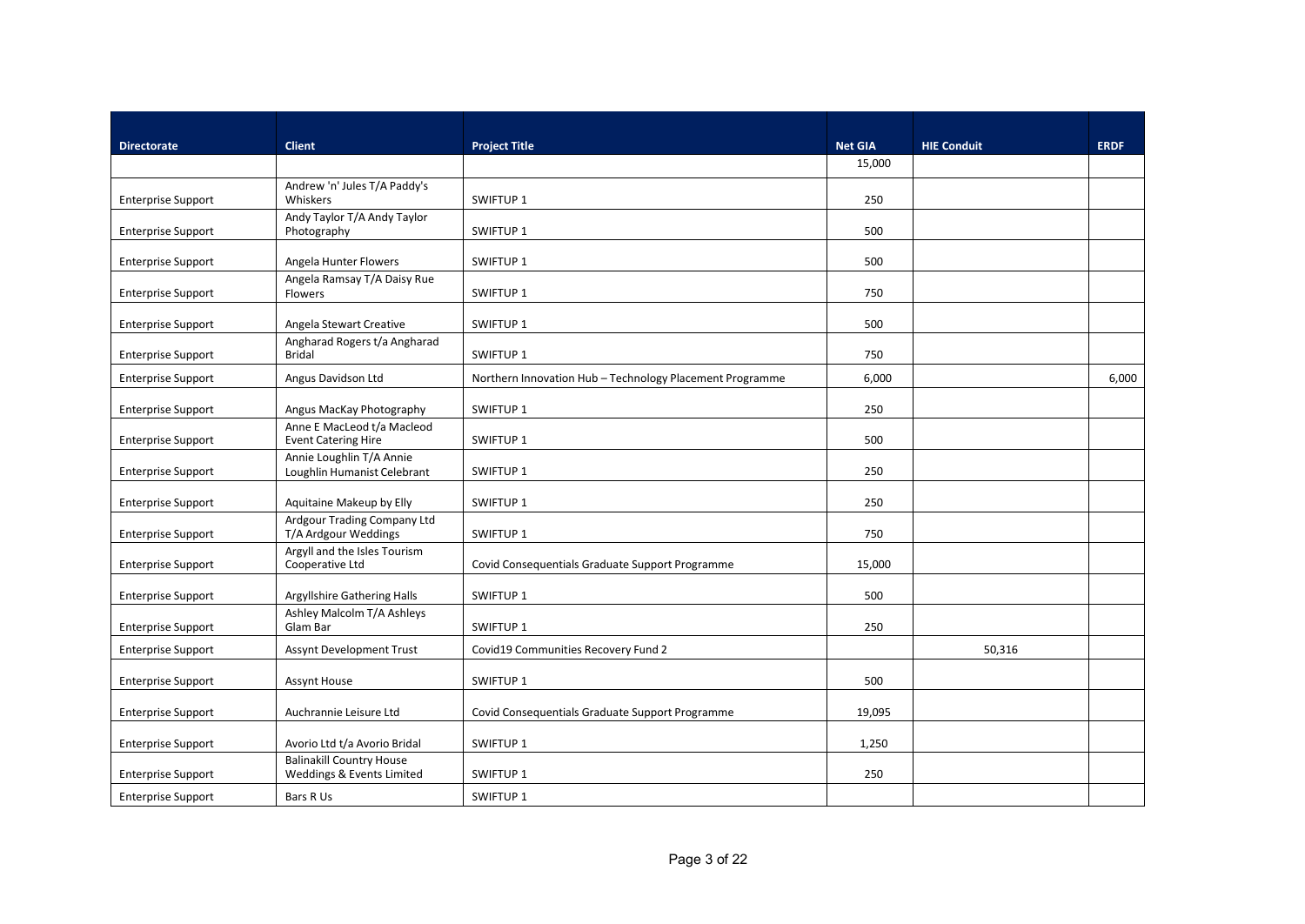| <b>Directorate</b>        | <b>Client</b>                                        | <b>Project Title</b>                                                                 | <b>Net GIA</b> | <b>HIE Conduit</b> | <b>ERDF</b> |
|---------------------------|------------------------------------------------------|--------------------------------------------------------------------------------------|----------------|--------------------|-------------|
|                           |                                                      |                                                                                      | 500            |                    |             |
| <b>Enterprise Support</b> | <b>BC Technologies LLP</b>                           | Covid Consequentials Graduate Support Programme - Information<br>Technology          | 18,750         |                    |             |
| <b>Enterprise Support</b> | <b>BC Technologies LLP</b>                           | Covid Consequentials Graduate Support Programme - Web<br>development                 | 18,750         |                    |             |
| <b>Enterprise Support</b> | Beauty at the Therapy Suite                          | SWIFTUP <sub>1</sub>                                                                 | 500            |                    |             |
| <b>Enterprise Support</b> | <b>Beauty by Gemma</b>                               | SWIFTUP 1                                                                            | 250            |                    |             |
| <b>Enterprise Support</b> | Beinn an Tuirc Distillers Ltd                        | Covid Consequentials Graduate Support Programme                                      | 18,750         |                    |             |
| <b>Enterprise Support</b> | Belinda Braithwaite                                  | SWIFTUP 1                                                                            | 250            |                    |             |
| <b>Enterprise Support</b> | Ben Wyvis Kilts Ltd                                  | SWIFTUP 1                                                                            | 1,250          |                    |             |
| <b>Enterprise Support</b> | <b>Bespoke Fabrics Limited</b>                       | Covid Consequentials Graduate Support Programme - Sales & Design<br>post 1           | 11,351         |                    |             |
| <b>Enterprise Support</b> | <b>Bespoke Fabrics Limited</b>                       | Covid Consequentials Graduate Support Programme - Sales & Design<br>post 2           | 9,649          |                    |             |
| <b>Enterprise Support</b> | Big Dog ERP Ltd                                      | Covid Consequentials Graduate Support Programme -<br><b>Implementation Programme</b> | 21,000         |                    |             |
| <b>Enterprise Support</b> | Big Dog ERP Ltd                                      | Covid Consequentials Graduate Support Programme - E Commerce<br>development          | 21,000         |                    |             |
| <b>Enterprise Support</b> | Birkenhill Farm T/A Birkenhill<br>Farm Wedding Venue | SWIFTUP 1                                                                            | 250            |                    |             |
| <b>Enterprise Support</b> | <b>Black Orchid Events</b>                           | SWIFTUP 1                                                                            | 500            |                    |             |
| <b>Enterprise Support</b> | Blackstairs Highlandwear Ltd                         | SWIFTUP 1                                                                            | 500            |                    |             |
| <b>Enterprise Support</b> | <b>Boat of Garten Community</b><br>Company           | Net Zero Tourism - Woodland Wheels Pump Track                                        | 26,817         |                    |             |
| <b>Enterprise Support</b> | <b>Bothy Blooms</b>                                  | <b>SWIFTUP 1</b>                                                                     | 500            |                    |             |
| <b>Enterprise Support</b> | <b>Bute Community Land Company</b>                   | Covid Consequentials Graduate Support Programme                                      | 19,500         |                    |             |
| <b>Enterprise Support</b> | <b>Bute Fabrics Ltd</b>                              | Covid Consequentials Graduate Support Programme                                      | 16,500         |                    |             |
| <b>Enterprise Support</b> | <b>Bute Island Foods Ltd</b>                         | Covid Consequentials Graduate Support Programme - Supply Chain                       | 16,224         |                    |             |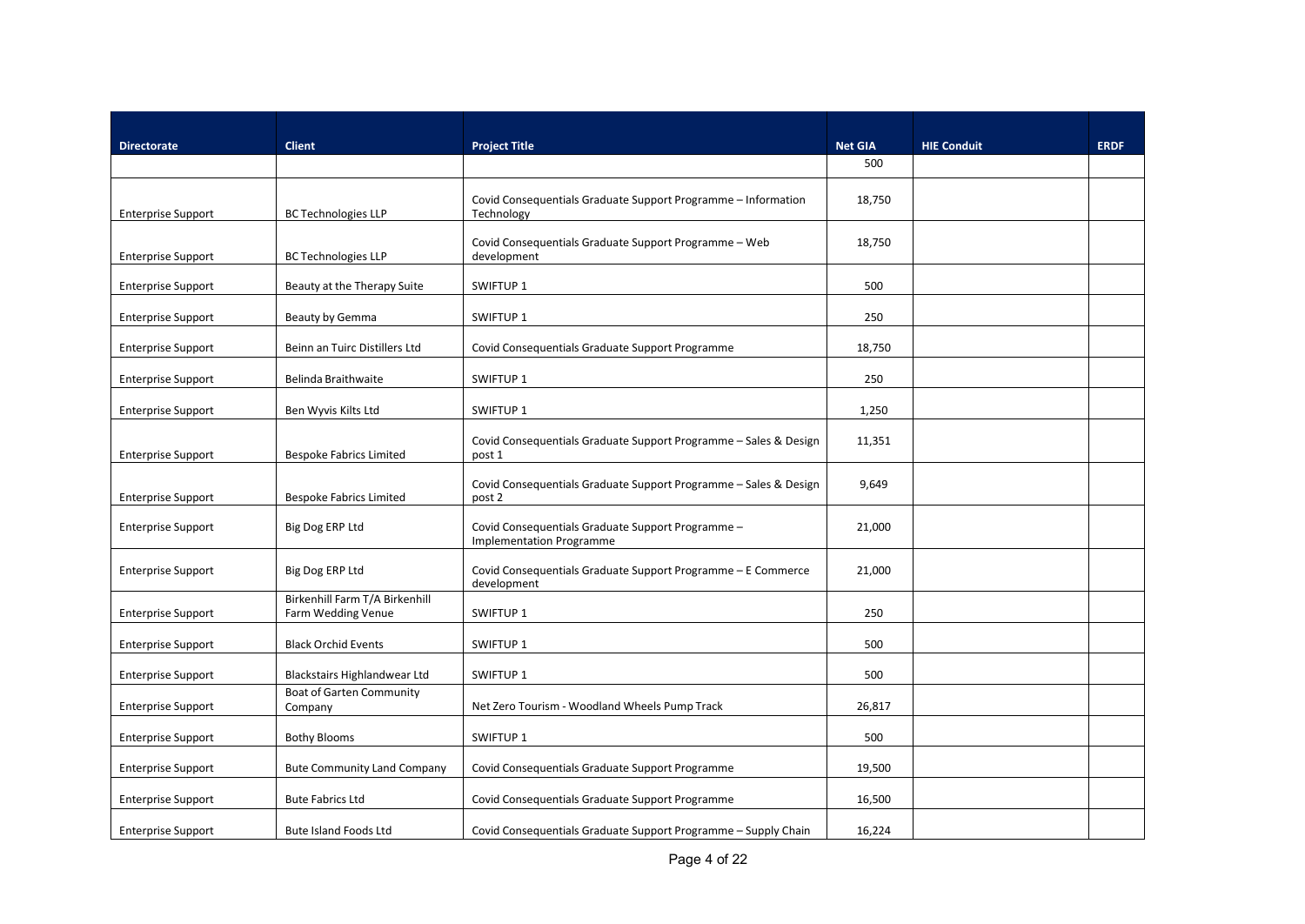| <b>Directorate</b>        | <b>Client</b>                                               | <b>Project Title</b>                                                           | <b>Net GIA</b> | <b>HIE Conduit</b> | <b>ERDF</b> |
|---------------------------|-------------------------------------------------------------|--------------------------------------------------------------------------------|----------------|--------------------|-------------|
| <b>Enterprise Support</b> | <b>Bute Island Foods Ltd</b>                                | Covid Consequentials Graduate Support Programme - Environmental<br>Procurement | 16,224         |                    |             |
| <b>Enterprise Support</b> | <b>Buth Bharraigh</b>                                       | Covid Consequentials Graduate Support Programme                                | 16,875         |                    |             |
| <b>Enterprise Support</b> | <b>Buth Bheag Candle Company</b>                            | Covid Consequentials Graduate Support Programme                                | 16,500         |                    |             |
| <b>Enterprise Support</b> | <b>Butterfly Beauty Makeup Artistry</b>                     | SWIFTUP 1                                                                      | 250            |                    |             |
| <b>Enterprise Support</b> | Caelin Reid Makeup                                          | SWIFTUP 1                                                                      | 250            |                    |             |
| <b>Enterprise Support</b> | Cairngorm Canoeing & Sailing<br>School                      | Covid Consequentials Graduate Support Programme                                | 20,625         |                    |             |
| <b>Enterprise Support</b> | Caithness Voluntary Group                                   | Covid19 - Communities Recovery Fund2 - Organisational transition               |                | 41,845             |             |
| <b>Enterprise Support</b> | Caithness Voluntary Group                                   | Covid19 - Communities Recovery Fund2 - Village halls reopening                 |                | 19,899             |             |
| <b>Enterprise Support</b> | Callum Fraser T/A Spud the Piper                            | SWIFTUP 1                                                                      | 500            |                    |             |
| <b>Enterprise Support</b> | Callum Pegg t/a Strontian<br>Boutique                       | SWIFTUP 1                                                                      | 500            |                    |             |
| <b>Enterprise Support</b> | Captivating Photography                                     | SWIFTUP 1                                                                      | 250            |                    |             |
| <b>Enterprise Support</b> | Care and Learning Alliance (CALA)                           | Covid Consequentials Graduate Support Programme                                | 19,110         |                    |             |
| <b>Enterprise Support</b> | Carol Woodhouse T/A In Stitches                             | SWIFTUP 1                                                                      | 500            |                    |             |
| <b>Enterprise Support</b> | Caroline Paterson T/A CP Flowers                            | SWIFTUP 1                                                                      | 250            |                    |             |
| <b>Enterprise Support</b> | Carsten Flieger                                             | SWIFTUP 1                                                                      | 250            |                    |             |
| <b>Enterprise Support</b> | Casa Argyll Ltd                                             | SWIFTUP 1                                                                      | 500            |                    |             |
| <b>Enterprise Support</b> | Castle Toward Estate Ltd                                    | SWIFTUP 1                                                                      | 500            |                    |             |
| <b>Enterprise Support</b> | <b>Catherine MacGruer</b>                                   | SWIFTUP 1                                                                      | 250            |                    |             |
| <b>Enterprise Support</b> | Ceolas Uibhist Limited                                      | Covid Consequentials Graduate Support Programme                                | 16,500         |                    |             |
| <b>Enterprise Support</b> | Charlene O'Malley Makeup<br>Artistry                        | SWIFTUP 1                                                                      | 250            |                    |             |
| <b>Enterprise Support</b> | Charles Torquil McCall t/a<br>Chuck<br>McCall Highland Wear | SWIFTUP 1                                                                      | 750            |                    |             |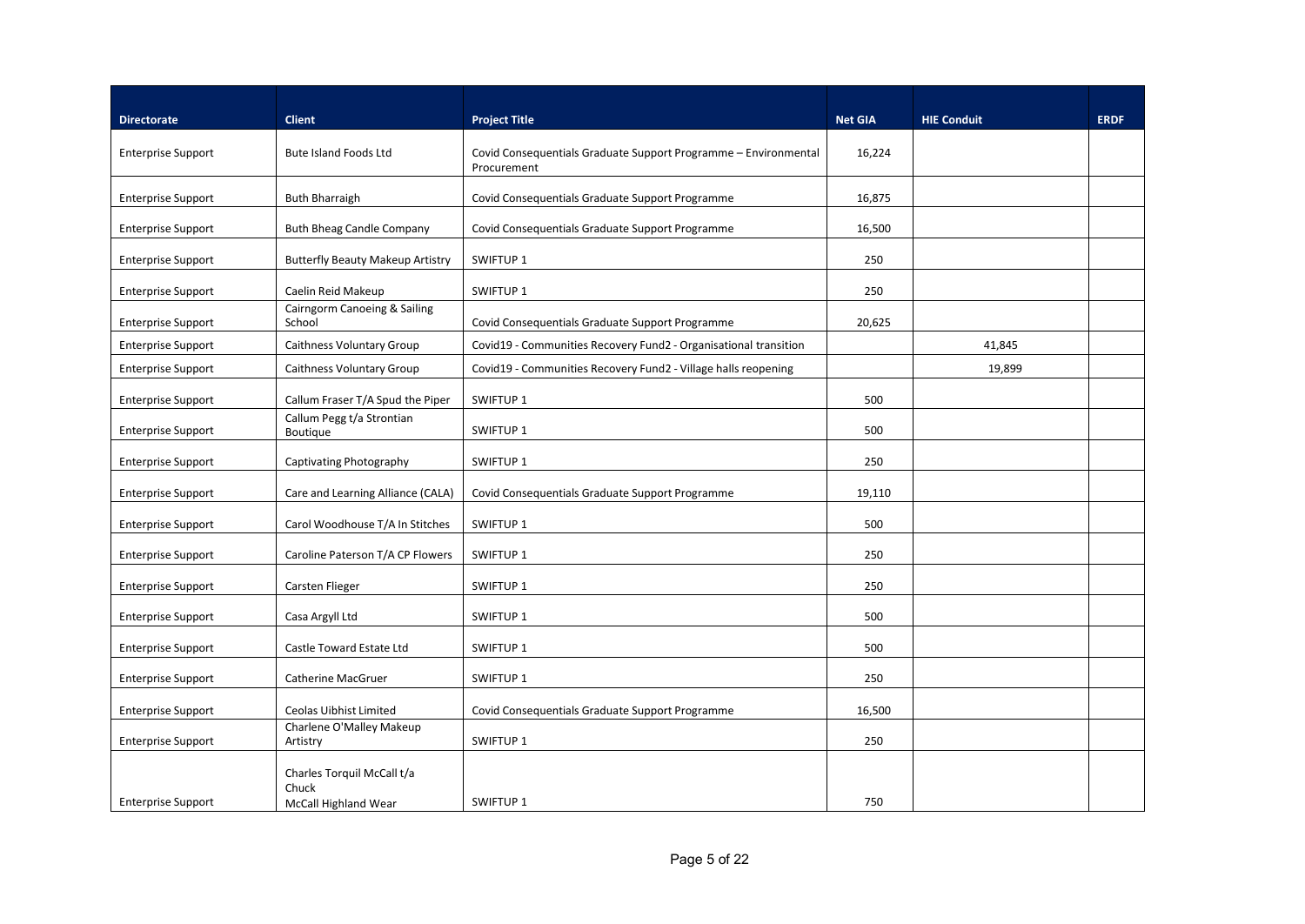| <b>Directorate</b>        | <b>Client</b>                                                                                 | <b>Project Title</b>                                                   | Net GIA | <b>HIE Conduit</b> | <b>ERDF</b> |
|---------------------------|-----------------------------------------------------------------------------------------------|------------------------------------------------------------------------|---------|--------------------|-------------|
|                           | Charlotte Smith T/A The Houz of                                                               |                                                                        |         |                    |             |
| <b>Enterprise Support</b> | Beauty                                                                                        | SWIFTUP 1                                                              | 250     |                    |             |
| <b>Enterprise Support</b> | <b>Chatters Outside Catering</b>                                                              | <b>SWIFTUP 1</b>                                                       | 500     |                    |             |
| <b>Enterprise Support</b> | Chauffeurs Inverness Limited T/A<br><b>Top Class</b>                                          | SWIFTUP 1                                                              | 500     |                    |             |
| <b>Enterprise Support</b> | Cheese & Tomatin Ltd                                                                          | SWIFTUP 1                                                              | 750     |                    |             |
| <b>Enterprise Support</b> | Chloe Jane Wedding<br>Photography                                                             | SWIFTUP 1                                                              | 250     |                    |             |
| <b>Enterprise Support</b> | <b>Chris Grant Music</b>                                                                      | SWIFTUP 1                                                              | 250     |                    |             |
| <b>Enterprise Support</b> | Claire Brown T/A Claires Cutz                                                                 | SWIFTUP 1                                                              | 250     |                    |             |
| <b>Enterprise Support</b> | Claire Peace T/A The Bridal<br>Outlet                                                         | SWIFTUP 1                                                              | 500     |                    |             |
| <b>Enterprise Support</b> | Claire Stewart T/A C L Hair                                                                   | SWIFTUP 1                                                              | 500     |                    |             |
| <b>Enterprise Support</b> | Clare Pearson T/A Clare Pearson<br>Hair and Make Up                                           | SWIFTUP 1                                                              | 250     |                    |             |
| <b>Enterprise Support</b> | <b>Colonsay Community</b><br>Development Company                                              | Covid Consequentials Graduate Support Programme                        | 19,500  |                    |             |
| <b>Enterprise Support</b> | Columba 1400                                                                                  | Covid Consequentials Graduate Support Programme                        | 18,750  |                    |             |
| <b>Enterprise Support</b> | Comunn Eachdraidh Nis                                                                         | Covid Consequentials Graduate Support Programme                        | 18,000  |                    |             |
| <b>Enterprise Support</b> | COPE Ltd                                                                                      | Specialist Advice                                                      | 7,700   |                    |             |
| <b>Enterprise Support</b> | Corporate Health<br>InternationalUK Ltd                                                       | Northern Innovation Hub Technology Placement Programme                 |         | 6,250              |             |
| <b>Enterprise Support</b> | Craig Ramsay Photography                                                                      | SWIFUP <sub>1</sub>                                                    | 250     |                    |             |
| <b>Enterprise Support</b> | Crear Space to Create Ltd                                                                     | SWIFTUP 1                                                              | 1,250   |                    |             |
| <b>Enterprise Support</b> | Daffys Gin Limited                                                                            | Covid Consequentials Graduate Support Programme                        | 21,000  |                    |             |
| <b>Enterprise Support</b> | Danielle Morrison T/A Danielle<br>Christine Photography / Vogue<br><b>Wedding Photography</b> | SWIFTUP 1                                                              | 250     |                    |             |
| <b>Enterprise Support</b> | Dark Island Limited                                                                           | Covid Consequentials Graduate Support Programme - Quality<br>Assurance | 17,250  |                    |             |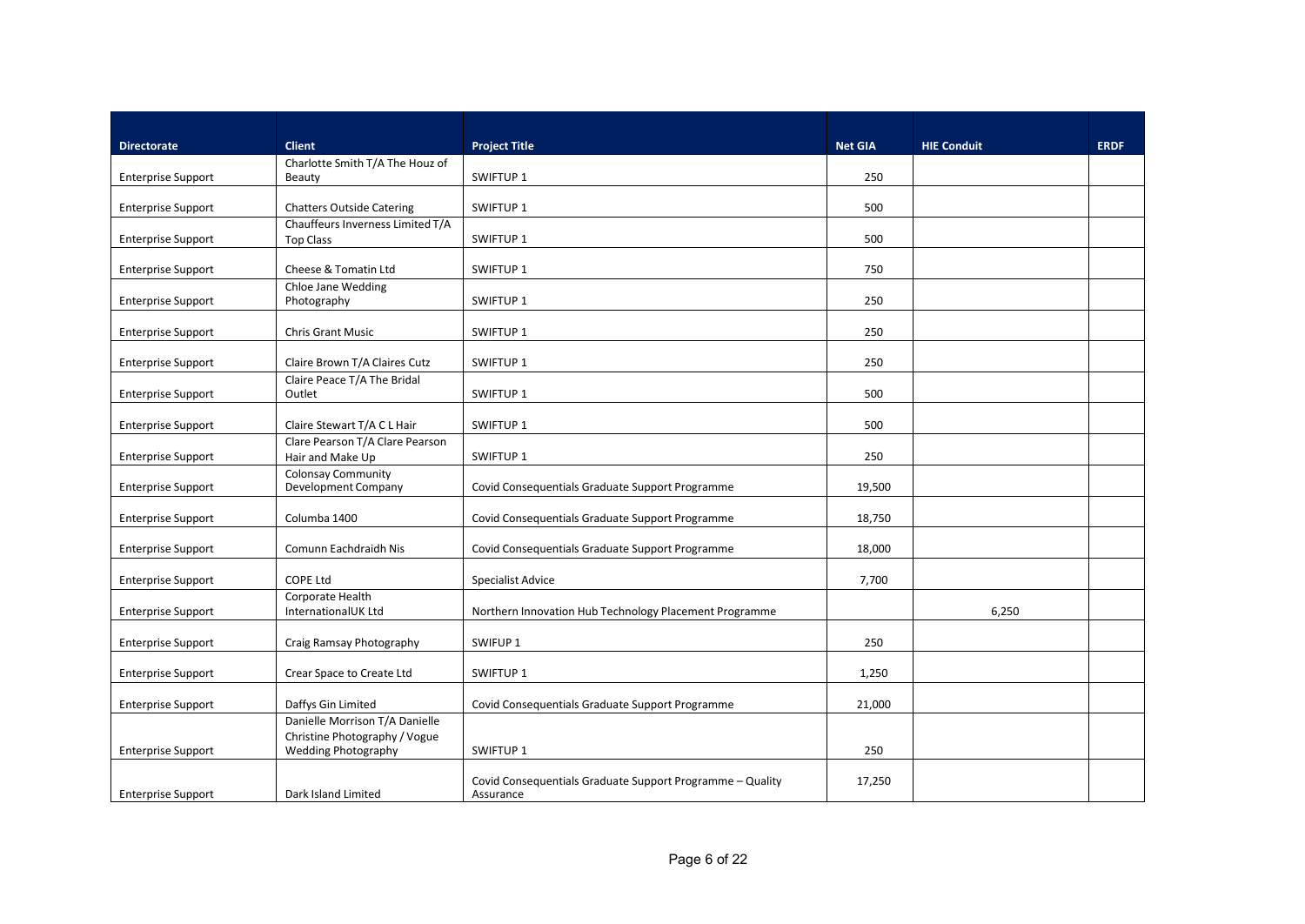| <b>Directorate</b>        | <b>Client</b>                                             | <b>Project Title</b>                                                      | <b>Net GIA</b> | <b>HIE Conduit</b> | <b>ERDF</b> |
|---------------------------|-----------------------------------------------------------|---------------------------------------------------------------------------|----------------|--------------------|-------------|
| <b>Enterprise Support</b> | Dark Island Limited                                       | Covid Consequentials Graduate Support Programme - Net Zero<br>development | 17,250         |                    |             |
| <b>Enterprise Support</b> | David Holt T/A Davy Holt                                  | SWIFTUP 1                                                                 | 250            |                    |             |
| <b>Enterprise Support</b> | Davina McCluskie T/A Scottish<br><b>Highland Weddings</b> | SWIFTUP 1                                                                 | 250            |                    |             |
| <b>Enterprise Support</b> | Debbie Mackenzie T/A Made<br>Naturally                    | SWIFTUP 1                                                                 | 250            |                    |             |
| <b>Enterprise Support</b> | Deerness Distillery Ltd                                   | <b>Supply Partner Advice</b>                                              | 3,750          |                    |             |
| <b>Enterprise Support</b> | Deerness Distillery Ltd                                   | Covid Consequentials Graduate Support Programme                           | 16,500         |                    |             |
| <b>Enterprise Support</b> | Deirdre MacGillivray T/A Croft<br>No.8                    | SWIFTUP 1                                                                 | 250            |                    |             |
| <b>Enterprise Support</b> | Denchi Group Ltd                                          | Covid Consequentials Graduate Support Programme - Engineering             | 18,000         |                    |             |
| <b>Enterprise Support</b> | Denchi Group Ltd                                          | Covid Consequentials Graduate Support Programme - Electronics             | 18,000         |                    |             |
| <b>Enterprise Support</b> | Derek McGillivray T/A A Happy<br>Medium                   | SWIFTUP 1                                                                 | 250            |                    |             |
| <b>Enterprise Support</b> | <b>DM Catering</b>                                        | SWIFTUP 1                                                                 | 500            |                    |             |
| <b>Enterprise Support</b> | Douglas Watson T/A Piper on<br>Parade                     | SWIFTUP 1                                                                 | 250            |                    |             |
| <b>Enterprise Support</b> | Dunnet Bay Distillers Ltd                                 | Covid Consequentials Graduate Support Programme - Distilling              | 16,500         |                    |             |
| <b>Enterprise Support</b> | Dunnet Bay Distillers Ltd                                 | Covid Consequentials Graduate Support Programme - Sales &<br>Marketing    | 15,000         |                    |             |
| <b>Enterprise Support</b> | Edward and Glenys White T/A<br>Kiltearn Guest House       | SWIFTUP 1                                                                 | 500            |                    |             |
| <b>Enterprise Support</b> | Ego Salons Ltd T/A Ego Hair<br>Design                     | SWIFTUP 1                                                                 | 1,250          |                    |             |
| <b>Enterprise Support</b> | Eilidh Smith T/A Mae Bella<br>Designs                     | SWIFTUP 1                                                                 | 250            |                    |             |
| <b>Enterprise Support</b> | <b>Emily Haggerty</b>                                     | SWIFTUP 1                                                                 | 250            |                    |             |
| <b>Enterprise Support</b> | Emma Anthoney T/A La Belle                                | <b>SWIFTUP 1</b>                                                          | 250            |                    |             |
| <b>Enterprise Support</b> | Envision Engineering & Design<br>Ltd                      | Covid Consequentials Graduate Support Programme                           | 18,000         |                    |             |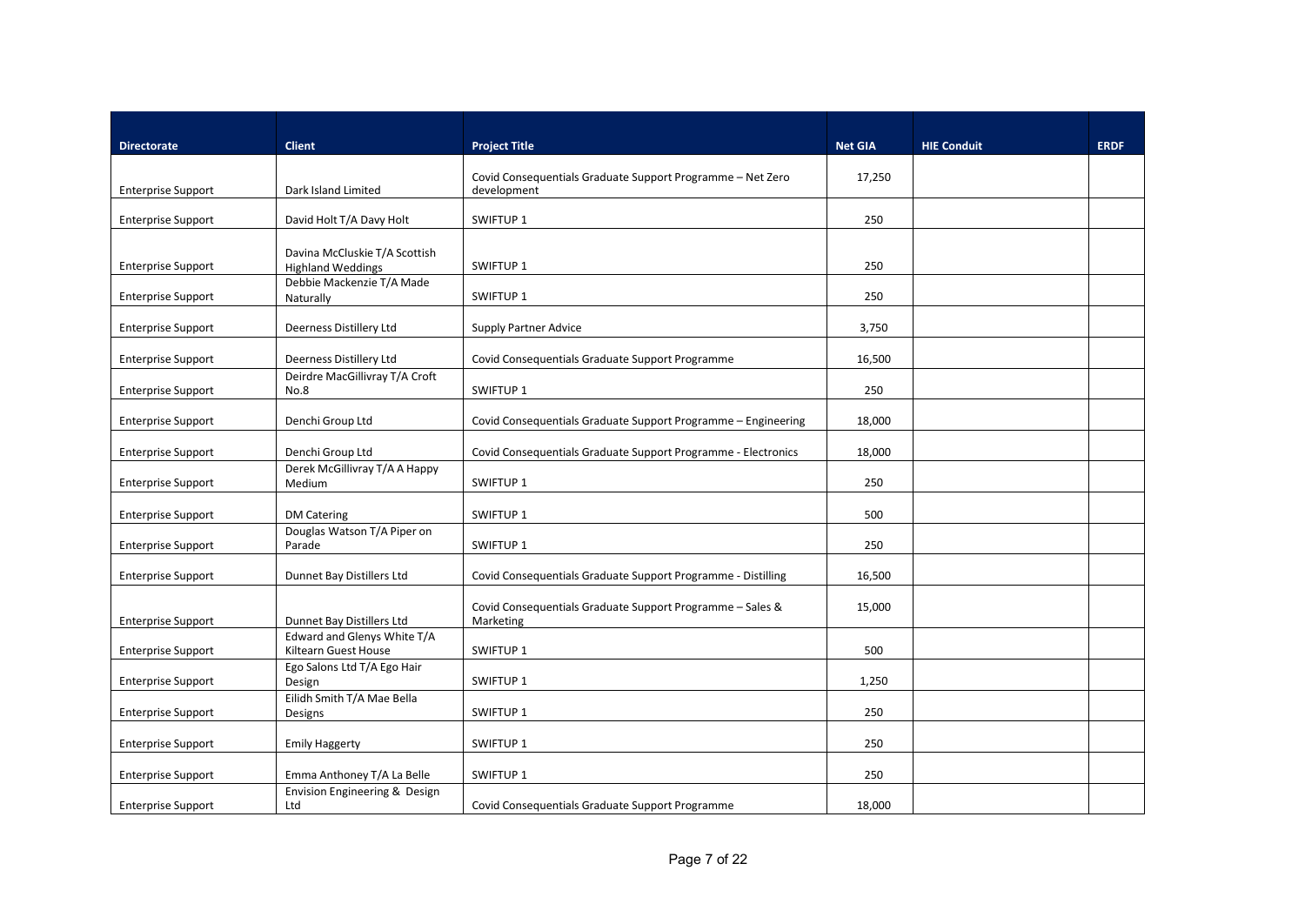| <b>Directorate</b>        | <b>Client</b>                                                    | <b>Project Title</b>                                                      | <b>Net GIA</b> | <b>HIE Conduit</b> | <b>ERDF</b> |
|---------------------------|------------------------------------------------------------------|---------------------------------------------------------------------------|----------------|--------------------|-------------|
| <b>Enterprise Support</b> | <b>Equal Adventure Developments</b><br>Ltd                       | Northern Innovation Hub Technology Placement Programme -<br>Digital Media |                | 4,625              | 4,625       |
| <b>Enterprise Support</b> | <b>Evas Covers</b>                                               | SWIFTUP 1                                                                 | 500            |                    |             |
| <b>Enterprise Support</b> | Evelyn Rhind T/A Stitches                                        | SWIFTUP 1                                                                 | 250            |                    |             |
| <b>Enterprise Support</b> | Feast Alba Ltd                                                   | SWIFTUP 1                                                                 | 250            |                    |             |
| <b>Enterprise Support</b> | Fife Keith Hair & Beauty                                         | SWIFTUP 1                                                                 | 250            |                    |             |
| <b>Enterprise Support</b> | Fiona Grant t/a Grant Event Hire                                 | SWIFTUP 1                                                                 | 250            |                    |             |
| <b>Enterprise Support</b> | Fiona Purcell T/A Fiona Purcell<br>Seamstress                    | SWIFTUP 1                                                                 | 250            |                    |             |
| <b>Enterprise Support</b> | First Love Music Ltd                                             | Covid Consequentials Graduate Support Programme                           | 15,000         |                    |             |
| <b>Enterprise Support</b> | Fledgling Photography                                            | SWIFTUP 1                                                                 | 250            |                    |             |
| <b>Enterprise Support</b> | Forget Me Not                                                    | SWIFTUP 1                                                                 | 500            |                    |             |
| <b>Enterprise Support</b> | <b>Fuze Management Services Ltd</b>                              | <b>SWIFTUP 1</b>                                                          | 1,250          |                    |             |
| <b>Enterprise Support</b> | Fyne Ales Ltd                                                    | Covid Consequentials Graduate Support Programme - Marketing               | 16,500         |                    |             |
| <b>Enterprise Support</b> | Fyne Ales Ltd                                                    | Covid Consequentials Graduate Support Programme - Production              | 16,500         |                    |             |
| <b>Enterprise Support</b> | Gail's Dressmaker's                                              | SWIFTUP 1                                                                 | 250            |                    |             |
| <b>Enterprise Support</b> | Gairloch and Loch Ewe Action<br>Forum (GALE)                     | Covid Consequentials Graduate Support Programme                           | 15,083         |                    |             |
| <b>Enterprise Support</b> | George W Gordon T/A George                                       | SWIFTUP 1                                                                 | 250            |                    |             |
| <b>Enterprise Support</b> | Gillian Hoban Make Up Artist t/a<br>Gillian Hoban Make Up Studio | SWIFTUP 1                                                                 | 500            |                    |             |
| <b>Enterprise Support</b> | <b>Glencoe Mountain Limited</b>                                  | Covid Consequentials Graduate Support Programme                           | 18,000         |                    |             |
| <b>Enterprise Support</b> | Glentruim Estate Ltd                                             | SWIFTUP 1                                                                 | 750            |                    |             |
| <b>Enterprise Support</b> | Good Highland Food Ltd                                           | SWIFTUP 1                                                                 | 1,250          |                    |             |
| <b>Enterprise Support</b> | <b>Great Bernera Community</b><br><b>Development Trust</b>       | COVID19 Communities Recovery Fund2                                        |                | 6,000              |             |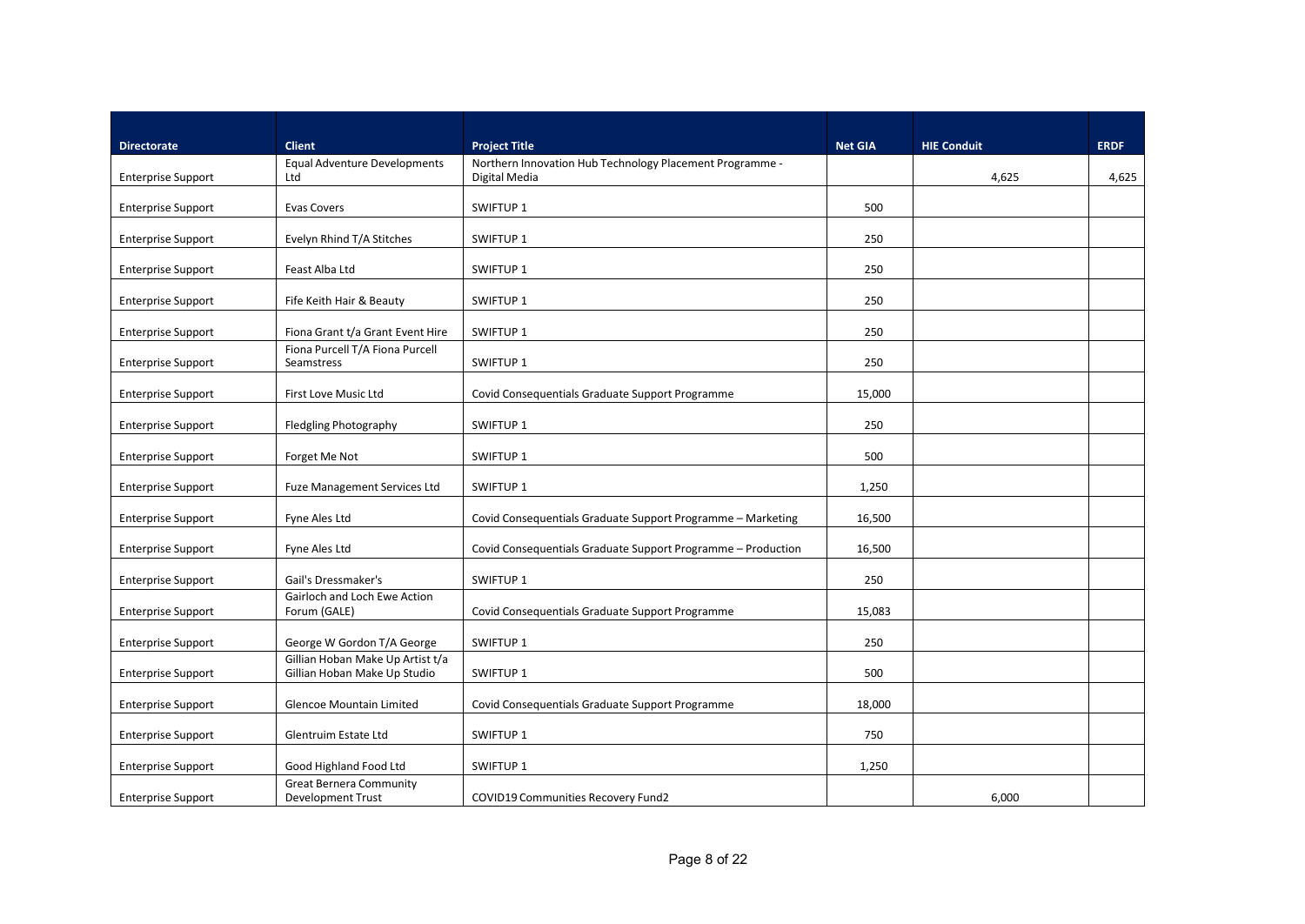| <b>Directorate</b>        | <b>Client</b>                                   | <b>Project Title</b>                                         | <b>Net GIA</b> | <b>HIE Conduit</b> | <b>ERDF</b> |
|---------------------------|-------------------------------------------------|--------------------------------------------------------------|----------------|--------------------|-------------|
| <b>Enterprise Support</b> | Green Marine (UK) Ltd                           | Covid Consequentials Graduate Support Programme              | 19,500         |                    |             |
| <b>Enterprise Support</b> | <b>GreenSea Solutions LImited</b>               | Specialist Advice                                            | 3,247          |                    |             |
| <b>Enterprise Support</b> | Gregor Lowrey T/A Get Trad                      | SWIFTUP 1                                                    | 250            |                    |             |
| <b>Enterprise Support</b> | Hair @ The Therapy Suite                        | SWIFTUP 1                                                    | 750            |                    |             |
| <b>Enterprise Support</b> | Hair by Claire                                  | SWIFTUP 1                                                    | 250            |                    |             |
| <b>Enterprise Support</b> | <b>Handcrafted Ceremonies</b>                   | SWIFTUP 1                                                    | 250            |                    |             |
| <b>Enterprise Support</b> | Heather Stephen T/A Pure<br>Perfection          | SWIFTUP <sub>1</sub>                                         | 250            |                    |             |
| <b>Enterprise Support</b> | Hebridean Spa Ltd                               | Covid Consequentials Graduate Support Programme              | 16.500         |                    |             |
| <b>Enterprise Support</b> | Helen Scott t/a Helen Scott Hair                | SWIFTUP 1                                                    | 250            |                    |             |
| <b>Enterprise Support</b> | HIE Own Hand                                    | Covid Consequentials - Financial Consulting Pilot            | 49,999         |                    |             |
| <b>Enterprise Support</b> | HIE Own Hand                                    | Enterprise support project review and audit support 2021-22  | 20,000         |                    |             |
| <b>Enterprise Support</b> | HIE Own Hand                                    | Covid Consequentials Graduate Support Programme              | 100,875        |                    |             |
| <b>Enterprise Support</b> | HIE Own Hand                                    | National Screen Sustainability Hub                           | 8,000          |                    |             |
| <b>Enterprise Support</b> | HIE Own Hand                                    | Highlands and Islands Food and Drink Awards 2022-25          | 66,000         |                    |             |
| <b>Enterprise Support</b> | HIE Own Hand                                    | Covid Consequentials Regional food conference                | 15,000         |                    |             |
| <b>Enterprise Support</b> | HIE Own Hand                                    | Support Service for Scottish Edge Round 19                   | 11,263         |                    |             |
| <b>Enterprise Support</b> | HIE Own Hand                                    | Pathfinder accelerator extension 2021-24                     | 47,000         |                    |             |
| <b>Enterprise Support</b> | HIE Own Hand                                    | Northern Innovation Hub - Food and Drink TechHUB - Phase One |                | 469,338            |             |
| <b>Enterprise Support</b> | HIE Own Hand                                    | Covid Consequentials - Fair Work Campaign - Tourism          | 55,150         |                    |             |
| <b>Enterprise Support</b> | HIE Own Hand                                    | <b>Covid Consequentials Staff Resources</b>                  | 141,768        |                    |             |
| <b>Enterprise Support</b> | <b>Highland Castle Entertainment</b><br>Limited | SWIFTUP 1                                                    | 500            |                    |             |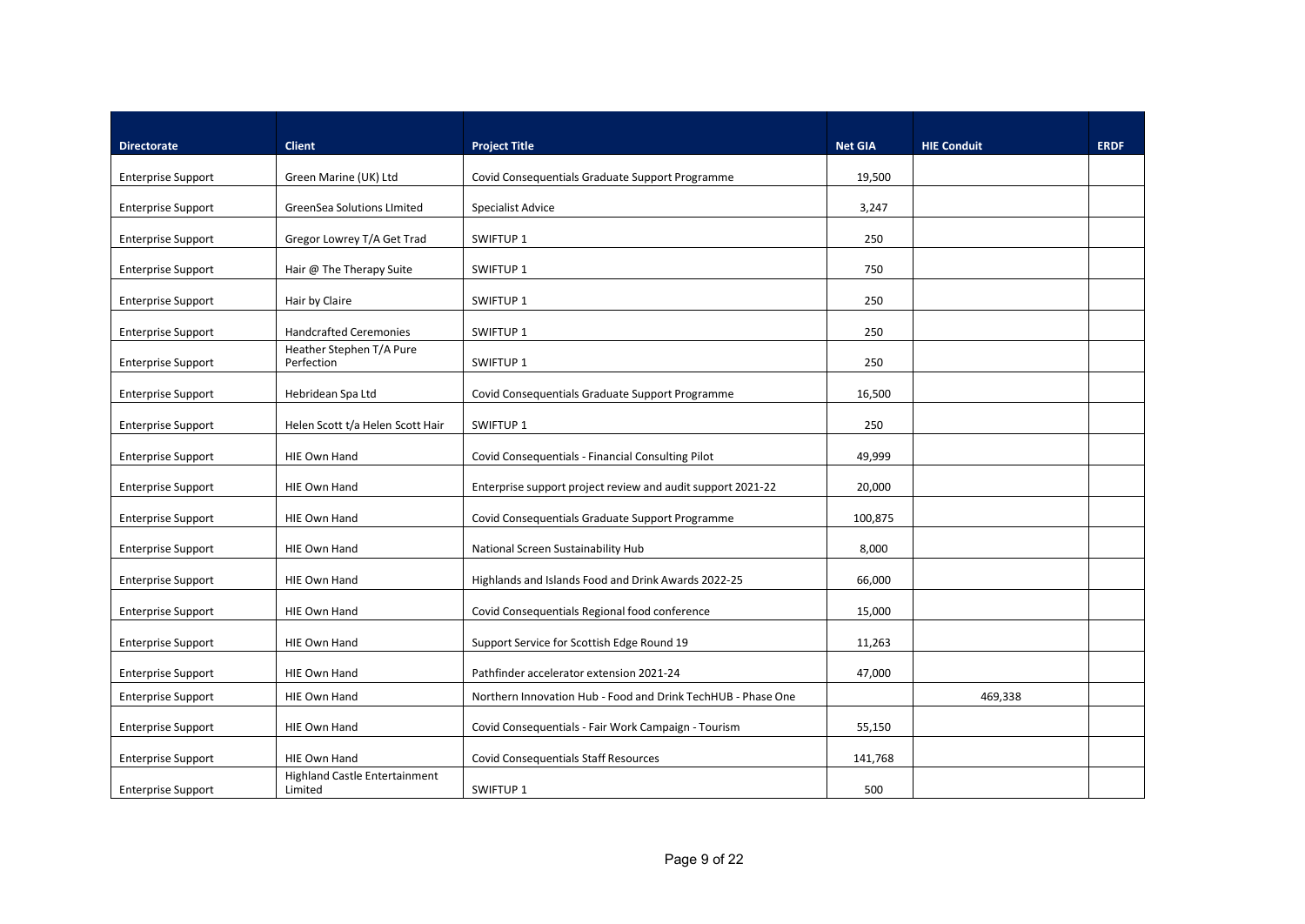| <b>Directorate</b>        | <b>Client</b>                                                       | <b>Project Title</b>                                                                         | <b>Net GIA</b> | <b>HIE Conduit</b> | <b>ERDF</b> |
|---------------------------|---------------------------------------------------------------------|----------------------------------------------------------------------------------------------|----------------|--------------------|-------------|
| <b>Enterprise Support</b> | Highland Fine Cheeses Limited                                       | Covid Consequentials Graduate Support Programme                                              | 18,000         |                    |             |
| <b>Enterprise Support</b> | <b>Highland Kiltmakers</b>                                          | SWIFTUP 1                                                                                    | 500            |                    |             |
| <b>Enterprise Support</b> | Highland Liquor Company Ltd                                         | Covid Consequentials Graduate Support Programme                                              | 18,000         |                    |             |
| <b>Enterprise Support</b> | Hitched in the Highlands                                            | SWIFTUP 1                                                                                    | 250            |                    |             |
| <b>Enterprise Support</b> | Hugh Simpson (Contractors) Ltd                                      | 2021 Advice case deferred duty                                                               | 2,750          |                    |             |
| <b>Enterprise Support</b> | Ian & Jackie Den Heijer and Carol<br>Young T/A Avalon Hair & Beauty | <b>SWIFTUP 1</b>                                                                             | 750            |                    |             |
| <b>Enterprise Support</b> | InkedUp Productions                                                 | SWIFTUP <sub>1</sub>                                                                         | 250            |                    |             |
| <b>Enterprise Support</b> | InspirAlba Ltd                                                      | Covid Consequentials Graduate Support Programme                                              | 15,210         |                    |             |
| <b>Enterprise Support</b> | Iona Peace T/A Dress 2 Impress /<br>Forever Bridal                  | SWIFTUP 1                                                                                    | 500            |                    |             |
| <b>Enterprise Support</b> | Isle of Arran Distillers Ltd                                        | Specialist Advice                                                                            | 1,723          |                    | 1,723       |
| <b>Enterprise Support</b> | Isle of Gigha Heritage Trust                                        | Covid Consequentials Graduate Support Programme                                              | 8,876          |                    | 5,918       |
| <b>Enterprise Support</b> | Isle of Harris Distillers Ltd                                       | Covid Consequentials Graduate Support Programme                                              | 16,500         |                    |             |
| <b>Enterprise Support</b> | Isle of Kerrera Development<br>Trust                                | Covid Consequentials Analysis of the barriers to economic growth on<br>the island of Kerrera | 10,348         |                    |             |
| <b>Enterprise Support</b> | Isle of Skye Candle Company Ltd                                     | Covid Consequentials Graduate Support Programme                                              | 18,000         |                    |             |
| <b>Enterprise Support</b> | James & Audrey Grant t/a Grant<br><b>Tent Hire</b>                  | SWIFTUP <sub>1</sub>                                                                         | 1,250          |                    |             |
| <b>Enterprise Support</b> | James Leonard Smith T/A Studio<br>8 Photography                     | SWIFTUP <sub>1</sub>                                                                         | 250            |                    |             |
| <b>Enterprise Support</b> | Janet Donnelly                                                      | SWIFTUP 1                                                                                    | 250            |                    |             |
| <b>Enterprise Support</b> | Jenifer Walker t/a<br>Village greenery                              | SWIFTUP 1                                                                                    | 500            |                    |             |
| <b>Enterprise Support</b> | Jenni Russell t/a Highland<br><b>Wedding Photography</b>            | SWIFTUP 1                                                                                    | 250            |                    |             |
| <b>Enterprise Support</b> | Jennifer and Michael McEwan<br>T/A Humble Cocktails                 | SWIFTUP 1                                                                                    | 250            |                    |             |
| <b>Enterprise Support</b> | Jennifer Cantwell t/a Sporran<br>Nation                             | <b>SWIFTUP 1</b>                                                                             | 250            |                    |             |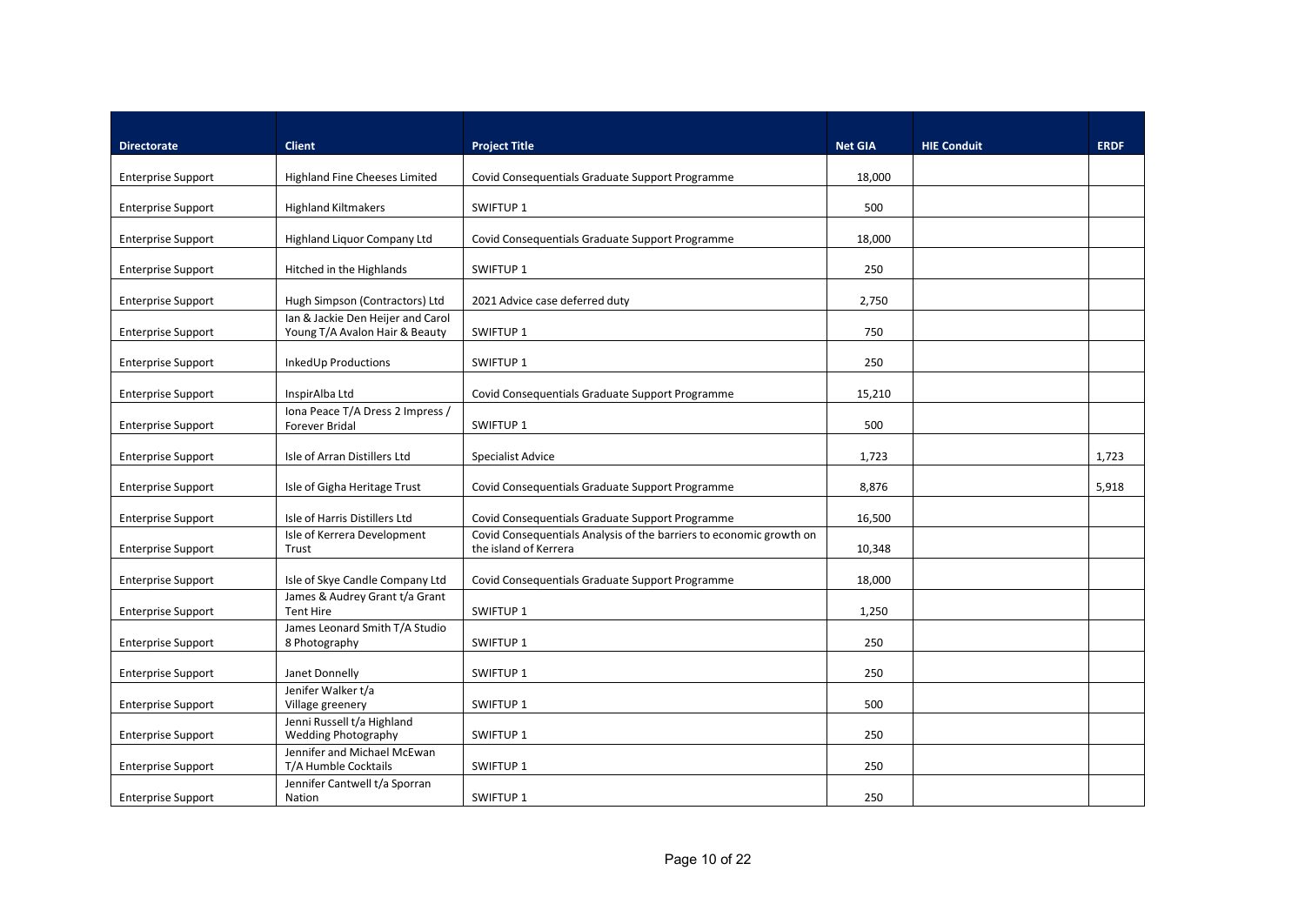| <b>Directorate</b>        | <b>Client</b>                                                             | <b>Project Title</b>                                                     | <b>Net GIA</b> | <b>HIE Conduit</b> | <b>ERDF</b> |
|---------------------------|---------------------------------------------------------------------------|--------------------------------------------------------------------------|----------------|--------------------|-------------|
| <b>Enterprise Support</b> | John Baikie Photography                                                   | SWIFTUP 1                                                                | 500            |                    |             |
| <b>Enterprise Support</b> | Jonathan Coggans T/A Argyll Hog<br>Roasts                                 | SWIFTUP 1                                                                | 250            |                    |             |
| <b>Enterprise Support</b> | Julia Kirk Morgan T/A Wild Gorse<br>Studio                                | SWIFTUP 1                                                                | 500            |                    |             |
| <b>Enterprise Support</b> | Julie Fraser Photography                                                  | SWIFTUP 1                                                                | 250            |                    |             |
| <b>Enterprise Support</b> | Justin Scobie Photography Ltd                                             | SWIFTUP 1                                                                | 250            |                    |             |
| <b>Enterprise Support</b> | K & S Executive Travel Ltd                                                | SWIFTUP 1                                                                | 250            |                    |             |
| <b>Enterprise Support</b> | K J Mair T/A Mair Music                                                   | SWIFTUP 1                                                                | 250            |                    |             |
| <b>Enterprise Support</b> | Kai Logan T/A Kais Beats<br>Entertainment                                 | SWIFTUP 1                                                                | 250            |                    |             |
| <b>Enterprise Support</b> | Kara Milne R/A Kara Kellas Make<br>Up T/A Kara Make Up and Brow<br>Artist | SWIFTUP 1                                                                | 250            |                    |             |
| <b>Enterprise Support</b> | Karly Sinclair T/A Ada Ray                                                | SWIFTUP 1                                                                | 250            |                    |             |
| <b>Enterprise Support</b> | Kathleen Mair T/A Cutncrew                                                | SWIFTUP 1                                                                | 250            |                    |             |
| <b>Enterprise Support</b> | Kayleigh Roycroft t/a Kayleigh<br>Scott Photography                       | SWIFTUP 1                                                                | 250            |                    |             |
| <b>Enterprise Support</b> | Kenman Holdings Limited                                                   | Covid Consequentials Graduate Support Programme - Finance                | 18,000         |                    |             |
| <b>Enterprise Support</b> | Kenman Holdings Limited                                                   | Covid Consequentials Graduate Support Programme - POS & Stock<br>Control | 18,000         |                    |             |
| <b>Enterprise Support</b> | Kerry Reid Registered as Kut n<br>Kurl and T/A Kerry Reid @ Lox           | SWIFTUP 1                                                                | 250            |                    |             |
| <b>Enterprise Support</b> | Kirsteen's Kollection                                                     | SWIFTUP 1                                                                | 250            |                    |             |
| <b>Enterprise Support</b> | Kirsti Ingram @ Fife Keith Hair<br>and Beauty                             | SWIFTUP 1                                                                | 250            |                    |             |
| <b>Enterprise Support</b> | <b>KP Technology Ltd</b>                                                  | Covid Consequentials Graduate Support Programme                          | 19,875         |                    |             |
| <b>Enterprise Support</b> | Kristine B Hair & Make up                                                 | SWIFTUP 1                                                                | 250            |                    |             |
| <b>Enterprise Support</b> | Kyle of Sutherland Development<br>Trust                                   | Covid19 Communities Recovery Fund2                                       |                | 44,256             |             |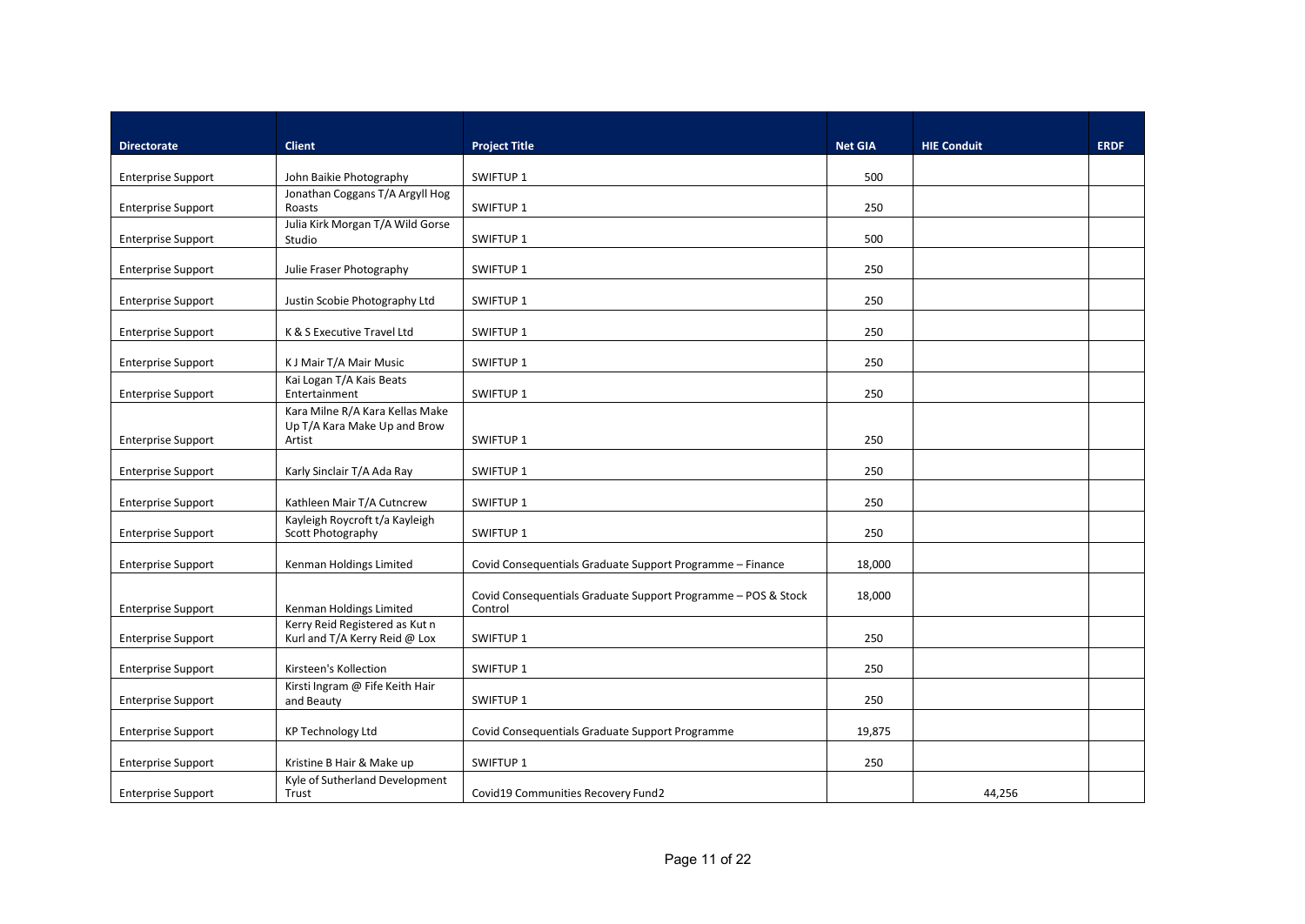| <b>Directorate</b>        | <b>Client</b>                                               | <b>Project Title</b>                            | <b>Net GIA</b> | <b>HIE Conduit</b> | <b>ERDF</b> |
|---------------------------|-------------------------------------------------------------|-------------------------------------------------|----------------|--------------------|-------------|
| <b>Enterprise Support</b> | La-Di-Da Fashion Ltd                                        | SWIFTUP 1                                       | 500            |                    |             |
|                           | Landscapes365 t/a Love Skye                                 |                                                 |                |                    |             |
| <b>Enterprise Support</b> | Photography                                                 | SWIFTUP 1                                       | 500            |                    |             |
| <b>Enterprise Support</b> | Laura Dean T/A Vanity Hair                                  | SWIFTUP 1                                       | 750            |                    |             |
| <b>Enterprise Support</b> | Laurence Odie (Knitwear) Limited                            | Covid Consequentials Graduate Support Programme | 15,000         |                    |             |
| <b>Enterprise Support</b> | Lea MacLeod                                                 | SWIFTUP 1                                       | 250            |                    |             |
| <b>Enterprise Support</b> | Leah More R/A Beauty by Leah<br>T/A Leah at Thirty One      | SWIFTUP <sub>1</sub>                            | 250            |                    |             |
| <b>Enterprise Support</b> | Leask Marine Ltd                                            | Covid Consequentials Graduate Support Programme | 17,250         |                    |             |
| <b>Enterprise Support</b> | Lotus Petal                                                 | SWIFTUP 1                                       | 500            |                    |             |
| <b>Enterprise Support</b> | Love From Skye Limited                                      | SWIFTUP 1                                       | 750            |                    |             |
| <b>Enterprise Support</b> | Lynne Reid T/A The Hair Bothy                               | SWIFTUP <sub>1</sub>                            | 250            |                    |             |
| <b>Enterprise Support</b> | Lynne South t/a Lynne Kennedy<br>Photography                | SWIFTUP <sub>1</sub>                            | 500            |                    |             |
|                           | Machrihanish Airbase<br><b>Community Company</b>            |                                                 |                |                    |             |
| <b>Enterprise Support</b> | <b>Developments Limited</b>                                 | Covid Consequentials Graduate Support Programme | 21,000         |                    |             |
| <b>Enterprise Support</b> | Machrihanish Holiday Park                                   | Covid Consequentials Graduate Support Programme | 15,698         |                    |             |
| <b>Enterprise Support</b> | MacLeod Properties Scotland Ltd<br>T/A Lunga House Weddings | SWIFTUP 1                                       | 750            |                    |             |
| <b>Enterprise Support</b> | <b>Malakoff Limited</b>                                     | Covid Consequentials Graduate Support Programme | 16,500         |                    |             |
| <b>Enterprise Support</b> | Margaret Anne Gill                                          | SWIFTUP 1                                       | 250            |                    |             |
|                           | Margaret Miller T/A Charlotte                               |                                                 |                |                    |             |
| <b>Enterprise Support</b> | <b>Smith Bridal Boutique</b>                                | SWIFTUP 1                                       | 250            |                    |             |
| <b>Enterprise Support</b> | Maria Norman T/A The Flower<br>Box                          | SWIFTUP 1                                       | 500            |                    |             |
| <b>Enterprise Support</b> | Marie Bond T/A MY                                           | SWIFTUP 1                                       | 500            |                    |             |
| <b>Enterprise Support</b> | Mast-Ard Studio Ltd                                         | Covid Consequentials Graduate Support Programme | 15,000         |                    |             |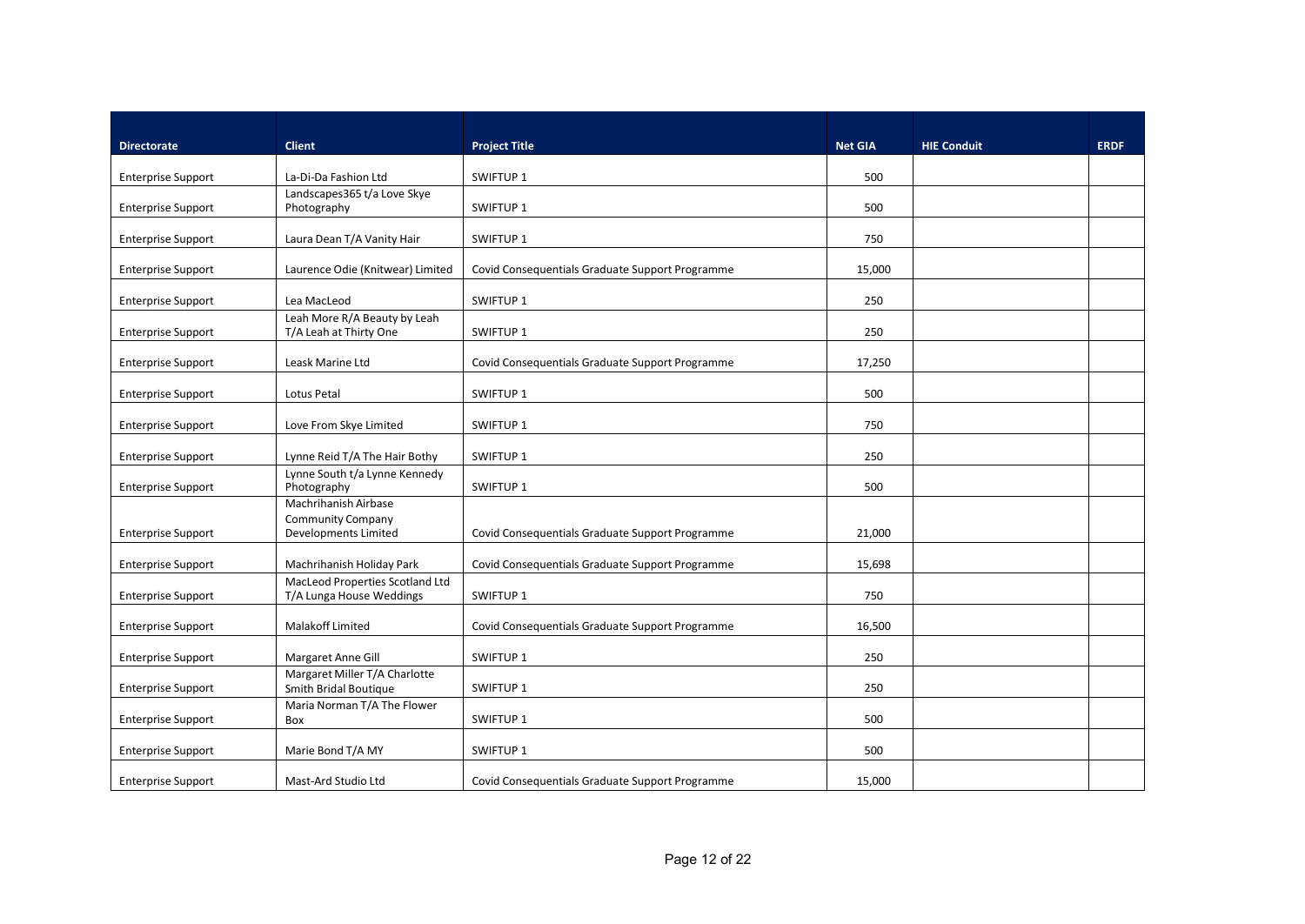| <b>Directorate</b>        | <b>Client</b>                                               | <b>Project Title</b>                                          | <b>Net GIA</b> | <b>HIE Conduit</b> | <b>ERDF</b> |
|---------------------------|-------------------------------------------------------------|---------------------------------------------------------------|----------------|--------------------|-------------|
| <b>Enterprise Support</b> | Maureen Halkett T/A Unique                                  | SWIFTUP 1                                                     | 750            |                    |             |
| <b>Enterprise Support</b> | Melanie Collins T/A Wedding<br><b>Belles</b>                | SWIFTUP 1                                                     | 750            |                    |             |
| <b>Enterprise Support</b> | Meoran Ciuil Entertainment t/a<br><b>Tweed Ceilidh Band</b> | SWIFTUP 1                                                     | 500            |                    |             |
| <b>Enterprise Support</b> | Midas Scottish Gold Ltd T/A<br>Midas Fine Jewellery Ltd     | SWIFTUP 1                                                     | 500            |                    |             |
| <b>Enterprise Support</b> | <b>Midton Acrylics</b>                                      | Covid Consequentials Graduate Support Programme - Engineering | 15,000         |                    |             |
| <b>Enterprise Support</b> | <b>Midton Acrylics</b>                                      | Covid Consequentials Graduate Support Programme - Media       | 15,000         |                    |             |
| <b>Enterprise Support</b> | Mingary Castle Ltd                                          | Covid Consequentials Graduate Support Programme               | 18,000         |                    |             |
| <b>Enterprise Support</b> | Moray Distillery Limited                                    | Covid Consequentials Graduate Support Programme               | 21,000         |                    |             |
| <b>Enterprise Support</b> | Mull and Iona Community Trust                               | Covid Consequentials Graduate Support Programme               | 18,521         |                    |             |
| <b>Enterprise Support</b> | Natalie Macdonald T/A Natalies<br>Cupcakery                 | SWIFTUP 1                                                     | 250            |                    |             |
| <b>Enterprise Support</b> | Natalie Macgregor T/A Essence                               | SWIFTUP 1                                                     | 250            |                    |             |
| <b>Enterprise Support</b> | NCD 1 Ltd                                                   | Covid Consequentials Graduate Support Programme - Distilling  | 19,500         |                    |             |
| <b>Enterprise Support</b> | NCD 1 Ltd                                                   | Covid Consequentials Graduate Support Programme - Branding    | 18,000         |                    |             |
| <b>Enterprise Support</b> | Nc'nean Distillery Limited                                  | Covid Consequentials Graduate Support Programme               | 21,000         |                    |             |
| <b>Enterprise Support</b> | Neil Lynch T/A Neil Lynch<br>Humanist Celebrant             | SWIFTUP 1                                                     | 250            |                    |             |
| <b>Enterprise Support</b> | <b>NinaHQ</b>                                               | SWIFTUP 1                                                     | 250            |                    |             |
| <b>Enterprise Support</b> | No Big Deal Music                                           | Small Innovation Grant- Music Cluster Pilot                   | 3,461          |                    | 3,460       |
| <b>Enterprise Support</b> | North Coast Distillers Limited                              | Covid Consequentials Graduate Support Programme               | 21,000         |                    |             |
| <b>Enterprise Support</b> | North Coast Florists Ltd                                    | SWIFTUP 1                                                     | 500            |                    |             |
| <b>Enterprise Support</b> | North Highland Events and<br><b>Promotions Ltd</b>          | SWIFTUP 1                                                     | 750            |                    |             |
| <b>Enterprise Support</b> | <b>North Lands Creative Glass</b>                           | <b>Specialist Advice</b>                                      | 1,250          |                    |             |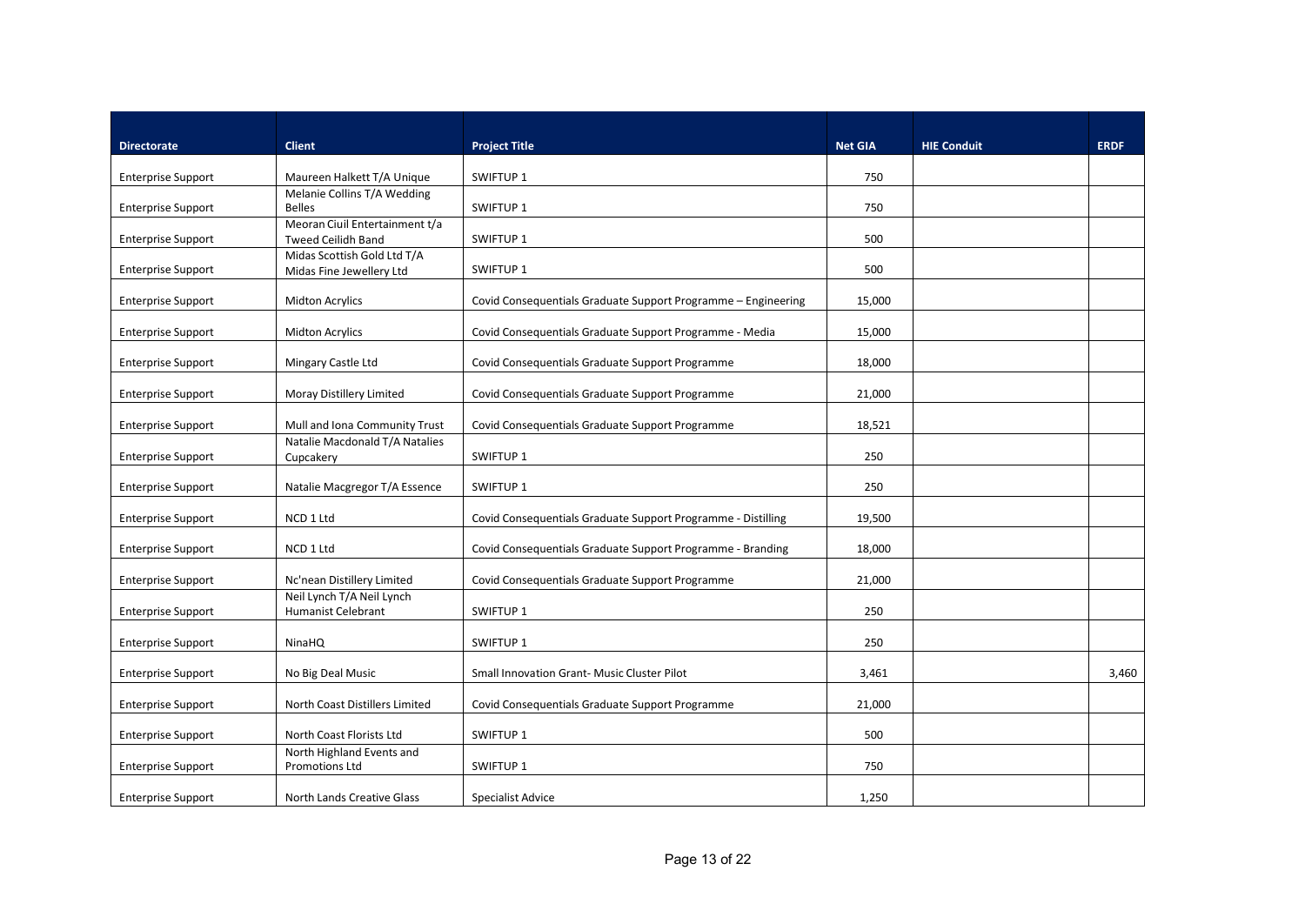| <b>Directorate</b>        | <b>Client</b>                                    | <b>Project Title</b>                                                    | <b>Net GIA</b> | <b>HIE Conduit</b> | <b>ERDF</b> |
|---------------------------|--------------------------------------------------|-------------------------------------------------------------------------|----------------|--------------------|-------------|
| <b>Enterprise Support</b> | North of Scotland Marquees                       | SWIFTUP 1                                                               | 1,250          |                    |             |
| <b>Enterprise Support</b> | North Uist Development<br>Company                | LaunchMe Programme - Seed Funding Costs                                 | 10,000         |                    |             |
| <b>Enterprise Support</b> | North Uist Distillery Ltd                        | International Strategy Workshop                                         | 2,925          |                    |             |
| <b>Enterprise Support</b> | North Uist Distillery Ltd                        | Covid Consequentials Graduate Support Programme                         | 16,500         |                    |             |
| <b>Enterprise Support</b> | Northern Roots Events t/a<br><b>Bogbain Farm</b> | SWIFTUP 1                                                               | 750            |                    |             |
| <b>Enterprise Support</b> | Northton Heritage Trust                          | Covid Consequentials Graduate Support Programme                         | 15,000         |                    |             |
| <b>Enterprise Support</b> | <b>Occasion Cakes</b>                            | SWIFTUP 1                                                               | 250            |                    |             |
| <b>Enterprise Support</b> | Ocean Kinetics Limited                           | Covid Consequentials Graduate Support Programme                         | 21,000         |                    |             |
| <b>Enterprise Support</b> | Ocean On Land Technology (UK)<br>Ltd             | Covid Consequentials Graduate Support Programme - Research post 1       | 18,750         |                    |             |
| <b>Enterprise Support</b> | Ocean On Land Technology (UK)<br>Ltd             | Covid Consequentials Graduate Support Programme - Research post 2       | 18,750         |                    |             |
| <b>Enterprise Support</b> | Orkney Food & Drink                              | Covid Consequentials Graduate Support Programme                         | 16,500         |                    |             |
| <b>Enterprise Support</b> | Orkney Shellfish Hatchery<br>Limited             | Covid Consequentials Graduate Support Programme - Aquaculture<br>post 1 | 18,750         |                    |             |
| <b>Enterprise Support</b> | Orkney Shellfish Hatchery<br>Limited             | Covid Consequentials Graduate Support Programme - Aquaculture<br>post 2 | 18,750         |                    |             |
| <b>Enterprise Support</b> | Ortak Ltd                                        | Covid Consequentials Graduate Support Programme                         | 21,000         |                    |             |
| <b>Enterprise Support</b> | Otter Ferry Seafish Ltd                          | Covid Consequentials Graduate Support Programme - Sustainability        | 18,375         |                    |             |
| <b>Enterprise Support</b> | Otter Ferry Seafish Ltd                          | Covid Consequentials Graduate Support Programme - Trial<br>development  | 18,375         |                    |             |
| <b>Enterprise Support</b> | <b>Outfit Moray</b>                              | Covid Consequentials Graduate Support Programme                         | 15,000         |                    |             |
| <b>Enterprise Support</b> | Paul McIvor DJ Services T/A<br>Xplosive Discos   | SWIFTUP 1                                                               | 250            |                    |             |
| <b>Enterprise Support</b> | Paul Tough T/A Paul T                            | SWIFTUP 1                                                               | 250            |                    |             |
| <b>Enterprise Support</b> | Paula Duncan Bespoke Kilt<br>Making              | SWIFTUP 1                                                               | 250            |                    |             |
| <b>Enterprise Support</b> | Penelope Hardie T/A Penny<br>Hardie Photography  | SWIFTUP 1                                                               | 250            |                    |             |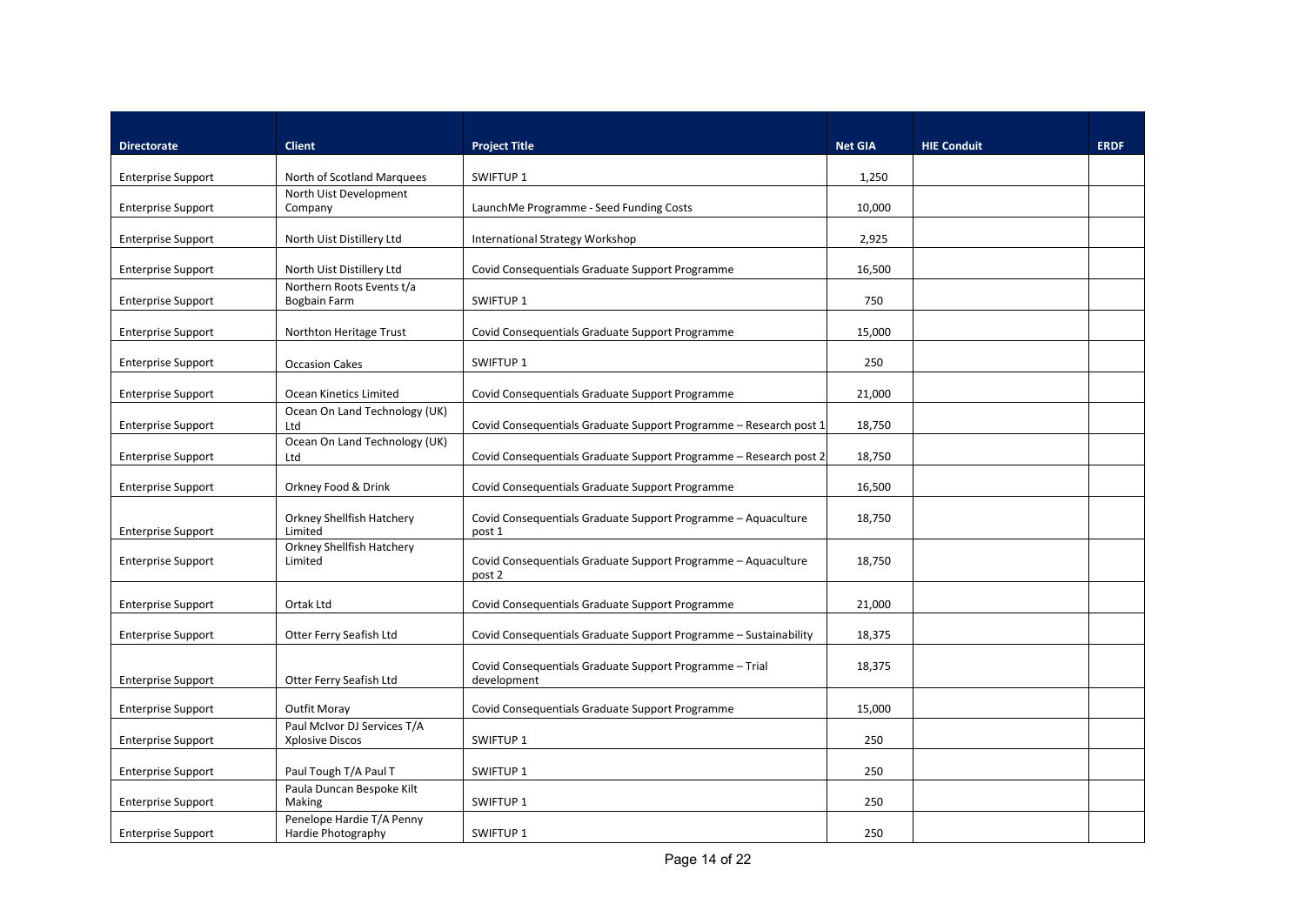| <b>Directorate</b>        | <b>Client</b>                                          | <b>Project Title</b>                                                                  | <b>Net GIA</b> | <b>HIE Conduit</b> | <b>ERDF</b> |
|---------------------------|--------------------------------------------------------|---------------------------------------------------------------------------------------|----------------|--------------------|-------------|
|                           |                                                        |                                                                                       |                |                    |             |
| <b>Enterprise Support</b> | Perfect Images<br>Perfect Manors (Achnagairn           | SWIFTUP 1                                                                             | 250            |                    |             |
| <b>Enterprise Support</b> | House)                                                 | SWIFTUP 1                                                                             | 1,250          |                    |             |
| <b>Enterprise Support</b> | Piccolo Press Ltd                                      | SWIFTUP 1                                                                             | 750            |                    |             |
| <b>Enterprise Support</b> | <b>Planit Scotland</b>                                 | Technology Placement Programme - Process Improvement                                  | 5,500          |                    | 5,500       |
| <b>Enterprise Support</b> | Platform 19 Ltd                                        | SWIFTUP 1                                                                             | 500            |                    |             |
| <b>Enterprise Support</b> | Point and Sandwick Development<br>Trust                | COVID19 Communities Recovery Fund2                                                    |                | 5,000              |             |
| <b>Enterprise Support</b> | Portavadie Estates Ltd                                 | Covid Consequentials Graduate Support Programme - HR                                  | 17,250         |                    |             |
| <b>Enterprise Support</b> | Portavadie Estates Ltd                                 | Covid Consequentials Graduate Support Programme - Hospitality                         | 17,250         |                    |             |
| <b>Enterprise Support</b> | Pots and Pans Catering                                 | SWIFTUP 1                                                                             | 500            |                    |             |
| <b>Enterprise Support</b> | <b>Premier Wedding Planners</b><br><b>Scotland Ltd</b> | SWIFTUP 1                                                                             | 250            |                    |             |
| <b>Enterprise Support</b> | Pretty as a picture stationery                         | SWIFTUP 1                                                                             | 250            |                    |             |
| <b>Enterprise Support</b> | Pulteneytown Peoples Project                           | Covid Consequentials Graduate Support Programme - Public Inclusion<br>and Events      | 16,500         |                    |             |
| <b>Enterprise Support</b> | Pulteneytown Peoples Project                           | Covid Consequentials Graduate Support Programme - Care Service<br>and HR Optimisation | 16,500         |                    |             |
| <b>Enterprise Support</b> | Raasay Development Trust<br>Limited                    | Specialist Advice                                                                     | 3,150          |                    |             |
| <b>Enterprise Support</b> | Renewable Parts Limited                                | Covid Consequentials Graduate Support Programme                                       | 18,000         |                    |             |
| <b>Enterprise Support</b> | Robin Gray t/a Robin's Herbs                           | SWIFTUP 1                                                                             | 500            |                    |             |
| <b>Enterprise Support</b> | Robyn Innes Beautique                                  | SWIFTUP 1                                                                             | 250            |                    |             |
| <b>Enterprise Support</b> | Roddy Mackay Photography                               | SWIFTUP 1                                                                             | 500            |                    |             |
| <b>Enterprise Support</b> | Rosaline Campbell T/A Mrs Cups<br>Cakes                | SWIFTUP 1                                                                             | 250            |                    |             |
| <b>Enterprise Support</b> | Rouge Boutiques Inverness Ltd                          | SWIFTUP 1                                                                             | 1,250          |                    |             |
| <b>Enterprise Support</b> | Sam Lumsden T/A First Class<br><b>Drums</b>            | SWIFTUP 1                                                                             | 250            |                    |             |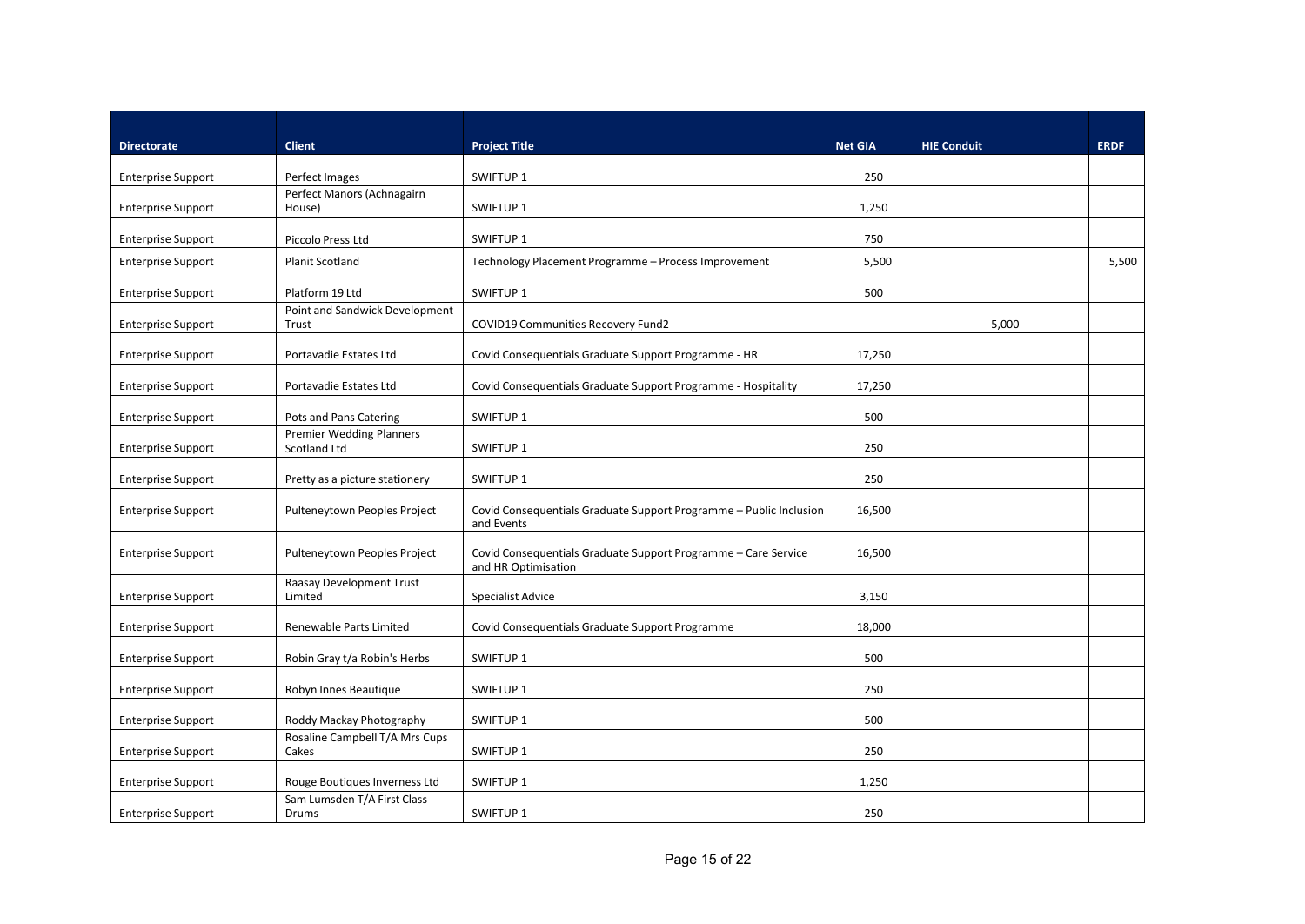| <b>Directorate</b>        | <b>Client</b>                                    | <b>Project Title</b>                                   | <b>Net GIA</b> | <b>HIE Conduit</b> | <b>ERDF</b> |
|---------------------------|--------------------------------------------------|--------------------------------------------------------|----------------|--------------------|-------------|
| <b>Enterprise Support</b> | Sandwick Bay Candles                             | Covid Consequentials Graduate Support Programme        | 16,500         |                    |             |
| <b>Enterprise Support</b> | Sarah Findlay t/a Lush Hair                      | SWIFTUP 1                                              | 250            |                    |             |
| <b>Enterprise Support</b> | Sarah Mcbain T/A Dream Events<br>by Sarah        | SWIFTUP 1                                              | 500            |                    |             |
| <b>Enterprise Support</b> | Saria Ahmed Make Up & Brow<br>Expert             | SWIFTUP 1                                              | 250            |                    |             |
| <b>Enterprise Support</b> | Scotkilt Ltd                                     | SWIFTUP 1                                              | 500            |                    |             |
| <b>Enterprise Support</b> | Seigrid Swanney T/A Love Beauty<br>Bar           | SWIFTUP 1                                              | 500            |                    |             |
| <b>Enterprise Support</b> | <b>Shetland Amenity Trust</b>                    | Covid Consequentials Graduate Support Programme        | 16,500         |                    |             |
| <b>Enterprise Support</b> | Shetland Space Centre Limited                    | Covid Consequentials Graduate Support Programme        | 18,750         |                    |             |
| <b>Enterprise Support</b> | Shona Darnley T/A AyeDo Events                   | SWIFTUP 1                                              | 250            |                    |             |
| <b>Enterprise Support</b> | Simply Bliss Ltd                                 | SWIFTUP 1                                              | 500            |                    |             |
| <b>Enterprise Support</b> | Skipinnish Ltd                                   | SWIFTUP 1                                              | 1,250          |                    |             |
| <b>Enterprise Support</b> | SkyeConnect CIC                                  | Specialist Advice                                      | 4,100          |                    |             |
| <b>Enterprise Support</b> | Skyeskyns Limited                                | Covid Consequentials Graduate Support Programme        | 16,500         |                    |             |
| <b>Enterprise Support</b> | Skyeskyns Limited                                | Northern Innovation Hub Technology Placement Programme |                | 5,000              | 5,000       |
| <b>Enterprise Support</b> | <b>Sleat Community Trust</b>                     | Covid Consequentials Graduate Support Programme        | 4,500          |                    |             |
| <b>Enterprise Support</b> | Sonja Eckl-Riel T/A Heart and<br>Soul Ceremonies | SWIFTUP <sub>1</sub>                                   | 250            |                    |             |
| <b>Enterprise Support</b> | Sophie Goodwin R/A Pretty<br>Woman T/A Nirvana   | SWIFTUP 1                                              | 250            |                    |             |
| <b>Enterprise Support</b> | Soraya Photography                               | SWIFTUP 1                                              | 250            |                    |             |
| <b>Enterprise Support</b> | South Cowal Community<br>Enterprises             | Covid Consequentials Graduate Support Programme        | 16,500         |                    |             |
| <b>Enterprise Support</b> | South West Mull and Iona<br>Development          | Covid Consequentials Graduate Support Programme        | 18,000         |                    |             |
| <b>Enterprise Support</b> | Spey Media Limited                               | Covid Consequentials Graduate Support Programme        | 16,500         |                    |             |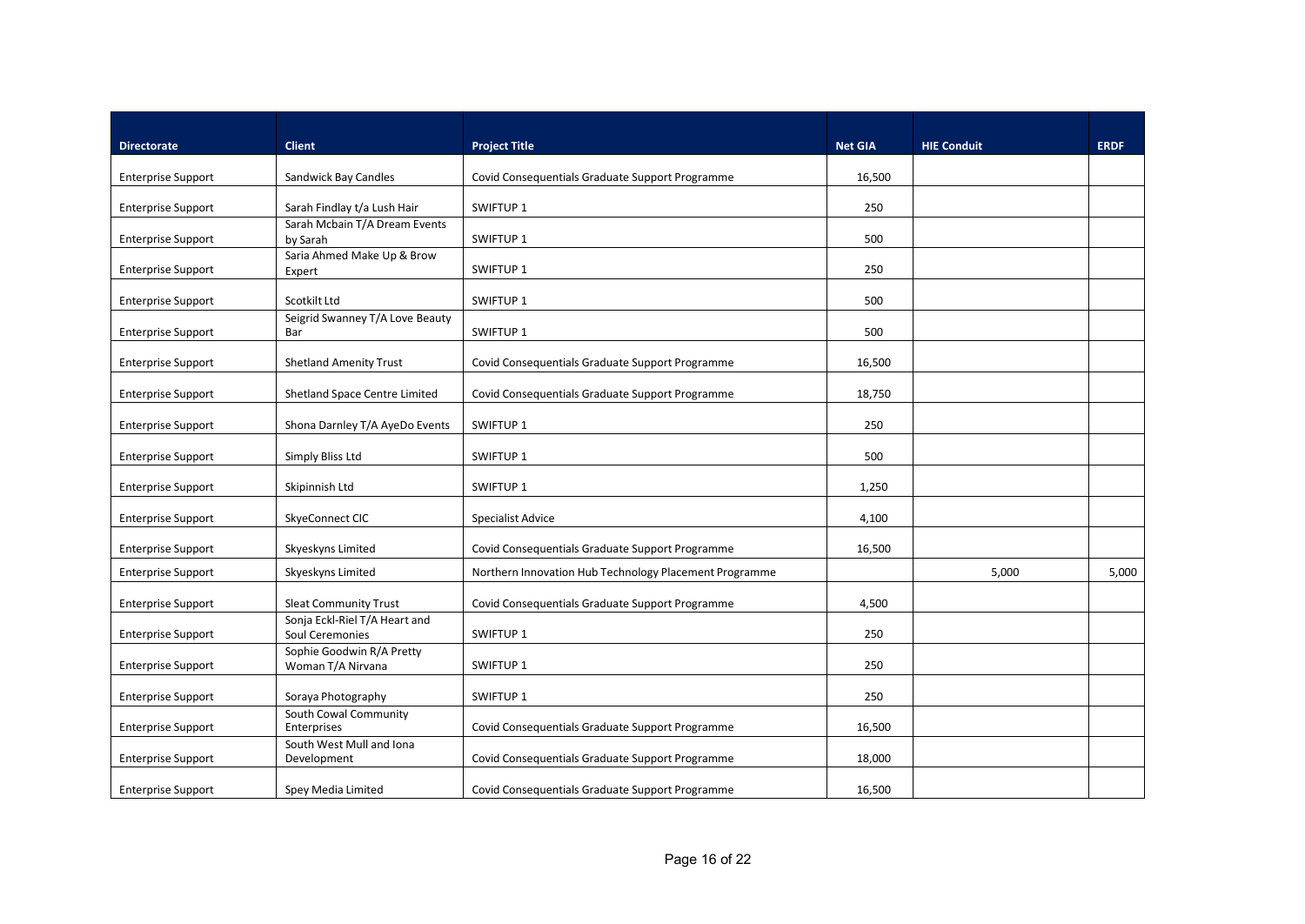| <b>Directorate</b>        | <b>Client</b>                                          | <b>Project Title</b>                            | <b>Net GIA</b> | <b>HIE Conduit</b> | <b>ERDF</b> |
|---------------------------|--------------------------------------------------------|-------------------------------------------------|----------------|--------------------|-------------|
| <b>Enterprise Support</b> | Speyside Kitchen                                       | SWIFTUP 1                                       | 500            |                    |             |
|                           | SR Fire (Inverness) Ltd t/a SR Film                    |                                                 |                |                    |             |
| <b>Enterprise Support</b> | Photography                                            | SWIFTUP 1                                       | 250            |                    |             |
| <b>Enterprise Support</b> | Stephen Brown T/A Wonderland                           | SWIFTUP <sub>1</sub>                            | 250            |                    |             |
| <b>Enterprise Support</b> | Stephen Leslie Ltd T/A i-Light                         | SWIFTUP 1                                       | 750            |                    |             |
| <b>Enterprise Support</b> | Stephen P Sowery T/A Stephen<br>Peters Photography     | <b>SWIFTUP 1</b>                                | 250            |                    |             |
| <b>Enterprise Support</b> | Steven Gallagher T/A Steven<br>Gallagher Photography   | SWIFTUP 1                                       | 250            |                    |             |
| <b>Enterprise Support</b> | Steven Hulme t/a Prestige<br><b>Highland Catering</b>  | SWIFTUP 1                                       | 500            |                    |             |
| <b>Enterprise Support</b> | Steven Longmore T/A Steven<br>Longmore Hairstylist     | SWIFTUP 1                                       | 250            |                    |             |
| <b>Enterprise Support</b> | Stockan's Oatcakes Ltd                                 | Covid Consequentials Graduate Support Programme | 18,000         |                    |             |
| <b>Enterprise Support</b> | <b>Stuart Photography</b>                              | SWIFTUP 1                                       | 250            |                    |             |
| <b>Enterprise Support</b> | Studio Vans Ltd                                        | Specialist Advice                               | 2,600          |                    |             |
| <b>Enterprise Support</b> | Studio Vans Ltd                                        | Covid Consequentials Graduate Support Programme | 21,000         |                    |             |
| <b>Enterprise Support</b> | Susan Swanson t/a SDM<br>Photography                   | SWIFTUP 1                                       | 250            |                    |             |
| <b>Enterprise Support</b> | <b>Sutherland Brothers</b>                             | Covid Consequentials Graduate Support Programme | 15,000         |                    |             |
| <b>Enterprise Support</b> | Suzanne Mcmahon Hair Stylist                           | SWIFTUP 1                                       | 250            |                    |             |
| <b>Enterprise Support</b> | Tanya Mackay T/A Tartan Heart<br>Events                | SWIFTUP 1                                       | 500            |                    |             |
| <b>Enterprise Support</b> | Terren Rennie T/A The Skin and<br><b>Beauty Studio</b> | SWIFTUP 1                                       | 500            |                    |             |
| <b>Enterprise Support</b> | The Birnie Inn incorporating<br>Caledonia Catering     | SWIFTUP 1                                       | 250            |                    |             |
| <b>Enterprise Support</b> | The Ghillies Kitchen Ltd                               | SWIFTUP 1                                       | 500            |                    |             |
| <b>Enterprise Support</b> | The Head Gardener Inverness Ltd                        | SWIFTUP 1                                       | 1,250          |                    |             |
| <b>Enterprise Support</b> | The Lodge on Loch Goil Limited                         | SWIFTUP 1                                       | 1,250          |                    |             |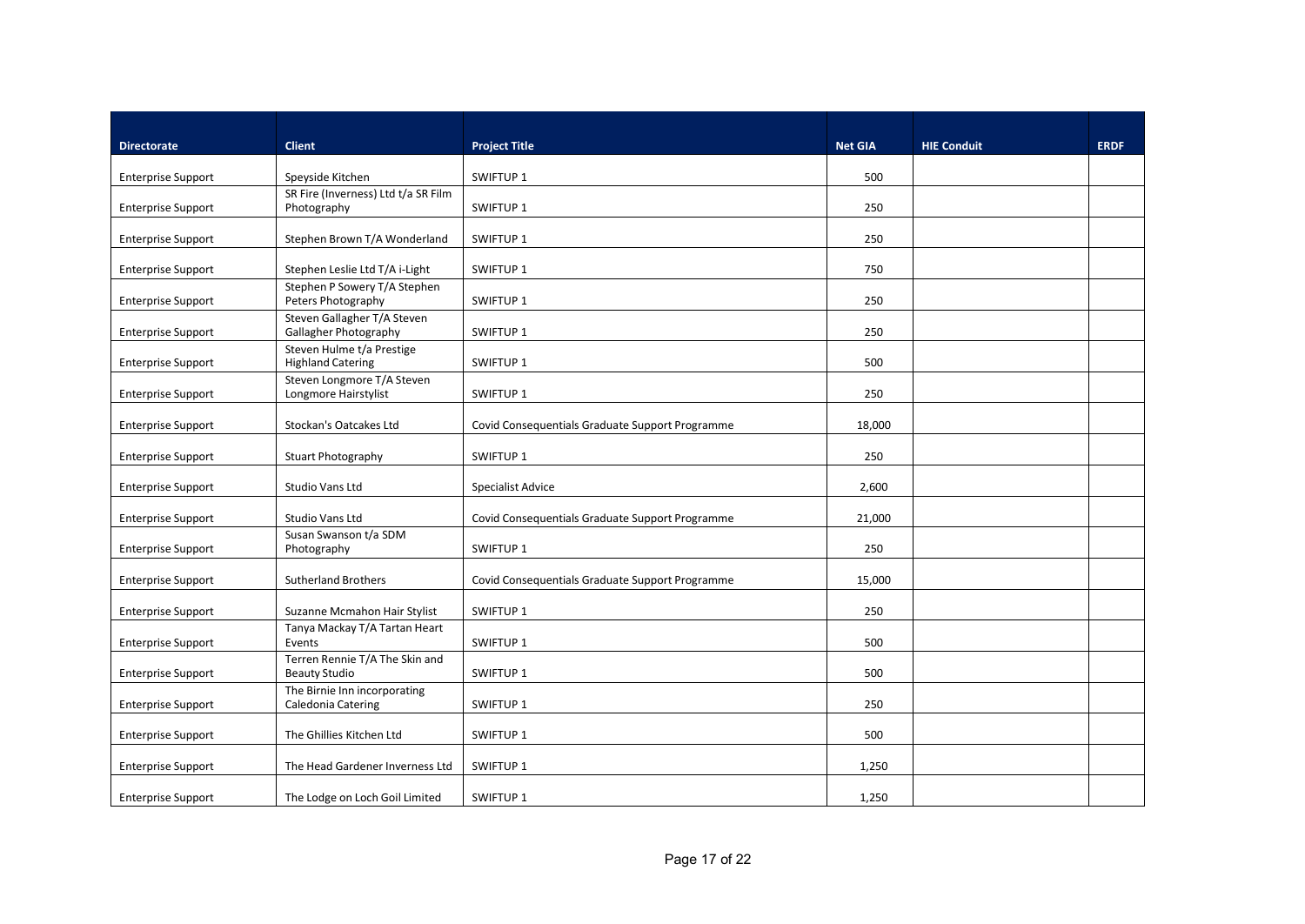| <b>Directorate</b>        | <b>Client</b>                                    | <b>Project Title</b>                                     | <b>Net GIA</b> | <b>HIE Conduit</b> | <b>ERDF</b> |
|---------------------------|--------------------------------------------------|----------------------------------------------------------|----------------|--------------------|-------------|
| <b>Enterprise Support</b> | The Lunchbox Boys                                | SWIFTUP 1                                                | 250            |                    |             |
|                           |                                                  |                                                          |                |                    |             |
| <b>Enterprise Support</b> | The Pier Arts Centre                             | Covid Consequentials Graduate Support Programme          | 15,638         |                    |             |
| <b>Enterprise Support</b> | The Thistle and The Rose                         | SWIFTUP 1                                                | 250            |                    |             |
| <b>Enterprise Support</b> | The Torridon                                     | Covid Consequentials Graduate Support Programme          | 20.625         |                    |             |
| <b>Enterprise Support</b> | The Fairys Workshop                              | SWIFTUP 1                                                | 250            |                    |             |
| <b>Enterprise Support</b> | <b>Thistle Production Ltd</b>                    | <b>SWIFTUP 1</b>                                         | 250            |                    |             |
| <b>Enterprise Support</b> | Thomas Alner T/A White Feather<br>Filmmaker      | SWIFTUP 1                                                | 250            |                    |             |
| <b>Enterprise Support</b> | <b>Thulecraft Limited</b>                        | Covid Consequentials Graduate Support Programme          | 16,875         |                    |             |
| <b>Enterprise Support</b> | Thurso Community Development<br>Trust            | Covid Consequentials Graduate Support Programme          | 18,000         |                    |             |
|                           | Thurso Community Development                     | Covid19 - Communities Recovery Fund2 - Activity outreach |                |                    |             |
| <b>Enterprise Support</b> | Trust                                            | programme                                                |                | 32,000             |             |
| <b>Enterprise Support</b> | Timothy J Sharp Designer and<br>Goldsmith        | SWIFTUP 1                                                | 1,250          |                    |             |
| <b>Enterprise Support</b> | <b>Tiree Community Development</b><br>Trust      | Covid Consequentials Graduate Support Programme          | 19,197         |                    |             |
| <b>Enterprise Support</b> | TKM Consulting (Craigellachie)<br>Limited        | Covid Consequentials Graduate Support Programme          | 12,600         |                    |             |
| <b>Enterprise Support</b> | <b>Tobermory Harbour Association</b>             | Covid Consequentials Graduate Support Programme          | 15,000         |                    |             |
| <b>Enterprise Support</b> | Tracey Inkson Photography                        | SWIFTUP 1                                                | 250            |                    |             |
| <b>Enterprise Support</b> | <b>Tritonia Scientific Limited</b>               | Covid Consequentials Graduate Support Programme          | 15,000         |                    |             |
| <b>Enterprise Support</b> | <b>Twisted Willow</b>                            | SWIFTUP 1                                                | 250            |                    |             |
| <b>Enterprise Support</b> | UA Accessories Ltd T/a<br><b>Ultimate Addons</b> | Covid Consequentials Graduate Support Programme          | 18,750         |                    |             |
| <b>Enterprise Support</b> | Uist Council of Voluntary<br>Organisations       | COVID19 Communities Recovery Fund2                       |                | 26,900             |             |
| <b>Enterprise Support</b> | <b>Ultimate Hair and Beauty</b><br>Scotland Ltd  | SWIFTUP 1                                                | 750            |                    |             |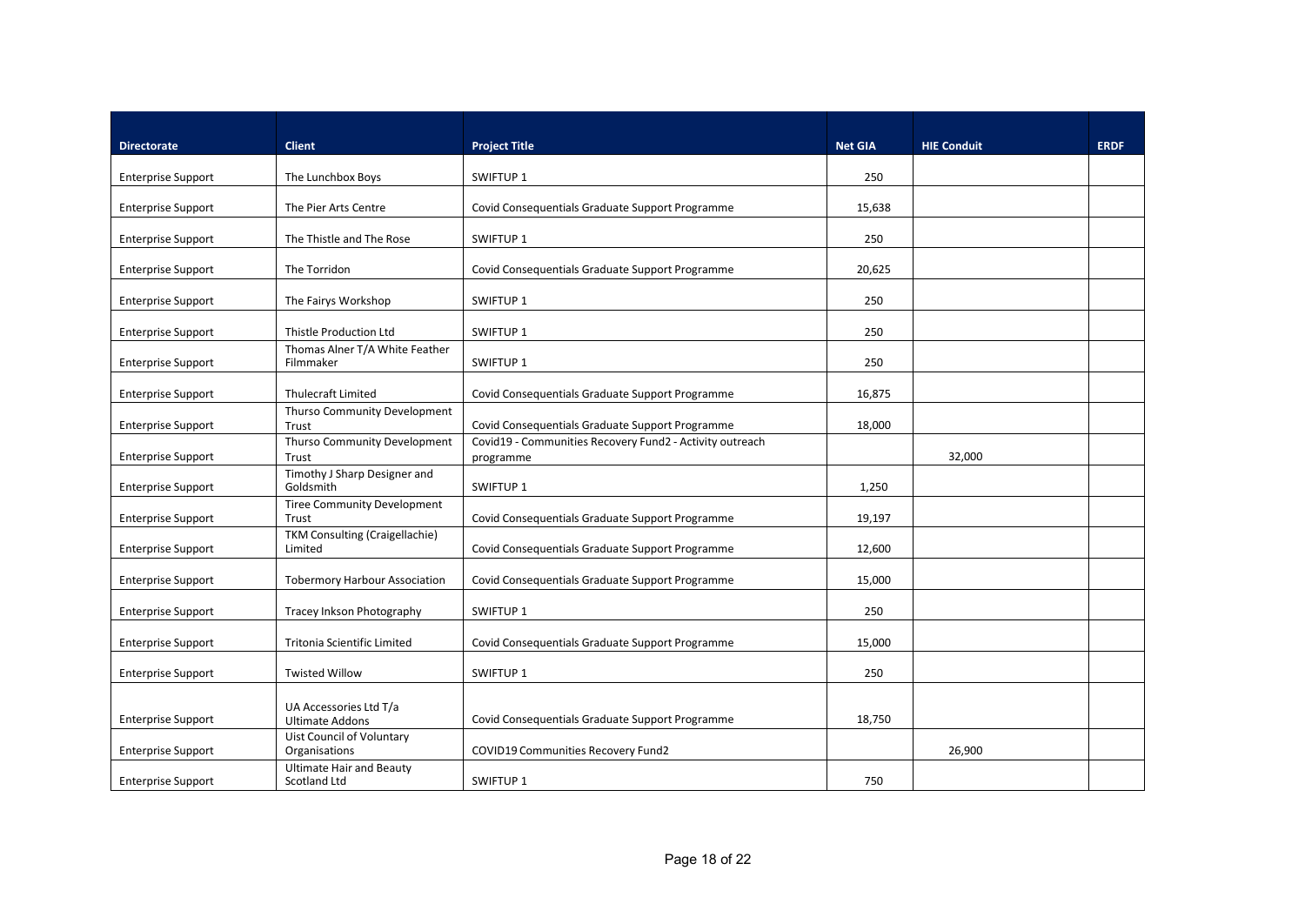| <b>Directorate</b>                | <b>Client</b>                                             | <b>Project Title</b>                                                                        | <b>Net GIA</b> | <b>HIE Conduit</b> | <b>ERDF</b> |
|-----------------------------------|-----------------------------------------------------------|---------------------------------------------------------------------------------------------|----------------|--------------------|-------------|
| <b>Enterprise Support</b>         | <b>Universal Hall Promotions</b>                          | Covid Consequentials Graduate Support Programme                                             | 18,000         |                    |             |
| <b>Enterprise Support</b>         | Urachadh Uibhist                                          | Covid Consequentials Graduate Support Programme                                             | 19,500         |                    |             |
| <b>Enterprise Support</b>         | Urras nan Tursachan t/a Calanais<br><b>Visitor Centre</b> | Covid Consequentials Graduate Support Programme                                             | 16,500         |                    |             |
| <b>Enterprise Support</b>         | Urras Oighreachd Ghabhsainn<br>(Galson Estate Trust)      | Covid Consequentials Graduate Support Programme                                             | 15,000         |                    |             |
| <b>Enterprise Support</b>         | Vanguard Trading (Scotland) Ltd<br>T/A Fired Up Events    | SWIFTUP <sub>1</sub>                                                                        | 1,250          |                    |             |
| <b>Enterprise Support</b>         | <b>Venture North</b>                                      | Covid Consequentials Graduate Support Programme                                             | 16,800         |                    |             |
| <b>Enterprise Support</b>         | <b>Voluntary Action Orkney</b>                            | Covid Consequentials Graduate Support Programme                                             | 16,560         |                    |             |
| <b>Enterprise Support</b>         | <b>Voluntary Action Orkney</b>                            | COVID19 Communities Recovery Fund 2                                                         |                | 95.500             |             |
| <b>Enterprise Support</b>         | <b>Voluntary Groups Sutherland</b>                        | Covid19 Communities Recovery Fund 2                                                         |                | 40,078             |             |
| <b>Enterprise Support</b>         | WI Marine and Environment Ltd                             | Covid Consequentials Graduate Support Programme                                             | 16,500         |                    |             |
| <b>Enterprise Support</b>         | Wilderness Scotland Ltd                                   | Innovation Knowledge Transfer 2 Carbon Labelling for the Consumer                           | 4,758          |                    | 4,757       |
| <b>Enterprise Support</b>         | Woodside Arran CIC                                        | Covid Consequentials Graduate Support Programme - Covid recovery                            | 15,750         |                    |             |
| <b>Enterprise Support</b>         | Woodside Arran CIC                                        | Covid Consequentials Graduate Support Programme - Growth Plan                               | 15,750         |                    |             |
| <b>Enterprise Support</b>         | Xanadu Ladies Fashions Ltd                                | <b>SWIFTUP 1</b>                                                                            | 500            |                    |             |
| <b>Enterprise Support</b>         | <b>Oban Communities Trust</b>                             | Covid Consequentials Support for Communities session and resilience<br>plan                 | 9,947          |                    | 9.947       |
| <b>Enterprise Support</b>         | Papay Development Trust                                   | Covid Consequentials Support for Communities - Lot - PD - 014<br>Development Plan           | 4,950          |                    | 4,950       |
| <b>Enterprise Support</b>         | Raasay Development Trust Limited                          | Covid Consequentials Support for Communities -L5-013 - F - Set Up<br><b>Finance Systems</b> | 7,425          |                    | 7,425       |
| <b>Enterprise Support</b>         | <b>Wick Development Trust</b>                             | Covid Consequentials Support for Communities - Lot 4 - PD - Town<br>Centre Strategy         | 4,500          |                    | 4,500       |
| Finance and Corporate<br>Services | HIE Own Hand                                              | Replacement Financial System                                                                | 76,500         |                    |             |
| Finance and Corporate<br>Services | HIE Own Hand                                              | Enterprise Architect Support 2021-2022                                                      | 60,000         |                    |             |
| Finance and Corporate<br>Services | <b>HIE Own Hand</b>                                       | Objective project management support 2021-2022                                              | 50,000         |                    |             |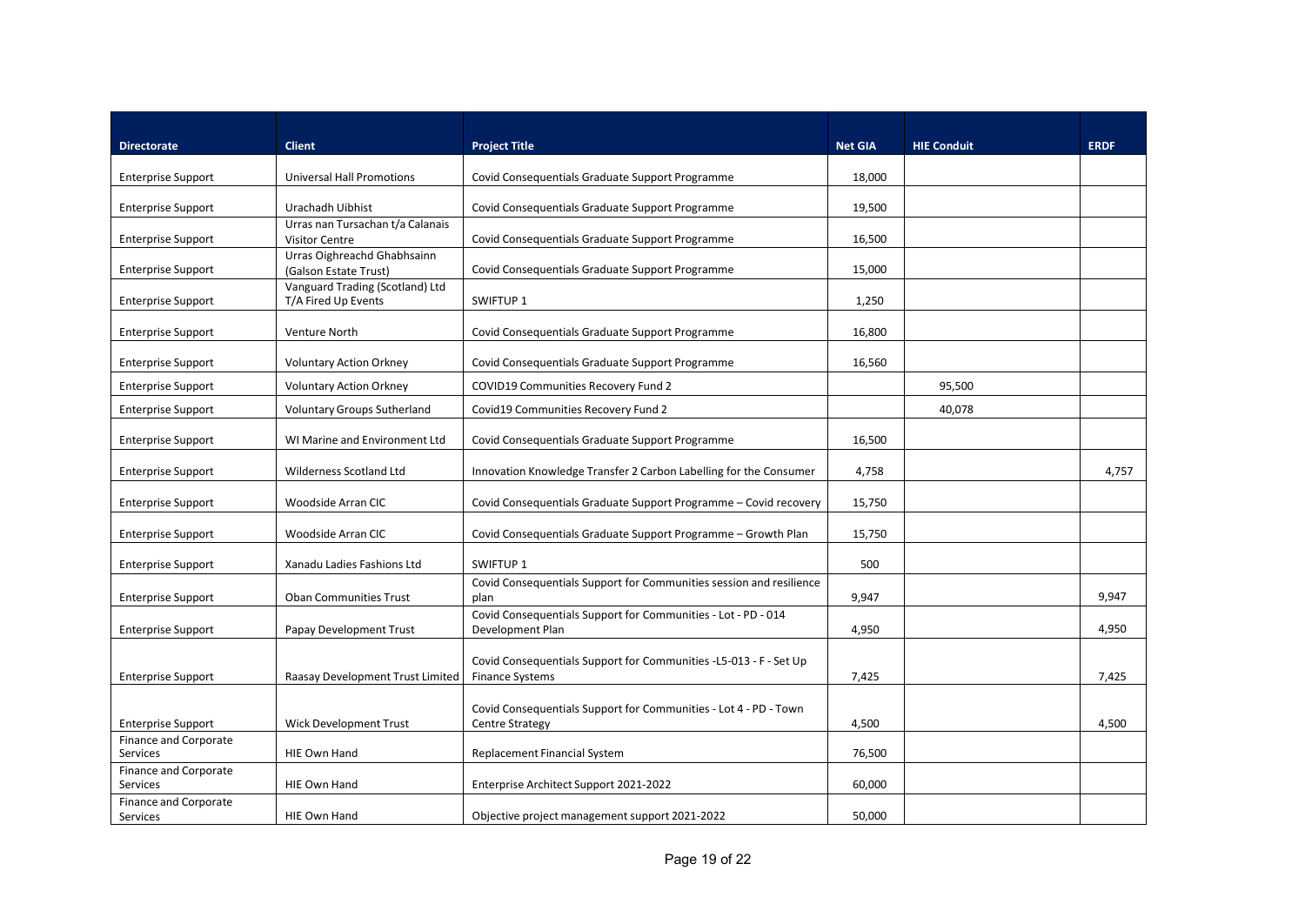| <b>Directorate</b>               | <b>Client</b>                                            | <b>Project Title</b>                                           | <b>Net GIA</b> | <b>HIE Conduit</b> | <b>ERDF</b> |
|----------------------------------|----------------------------------------------------------|----------------------------------------------------------------|----------------|--------------------|-------------|
|                                  |                                                          |                                                                |                |                    |             |
| Human Resources                  | HIE Own Hand                                             | Staff resources May 2021-July 2022                             | 45,000         |                    |             |
|                                  |                                                          |                                                                |                |                    |             |
| Inner Moray Firth                | Cairngorm Business Partnership                           | Badenoch and Strathspey Housing Research                       | 17,500         |                    |             |
| Inner Moray Firth                | <b>Grants of Dalvey</b>                                  | Green Jobs Fund - Reshoring Manufacturing Facility             | 110,000        |                    |             |
|                                  |                                                          |                                                                |                |                    |             |
| Inner Moray Firth                | Highland Fine Cheeses Limited                            | Upgrade of cheese making facility                              | 52,713         |                    |             |
|                                  |                                                          |                                                                |                |                    |             |
| Inner Moray Firth                | HighLife Highland                                        | Spirit Journeys                                                | 120,000        |                    |             |
| Inner Moray Firth                | Milton Hotels Ltd                                        | COVID19 financial assistance - HSP legacy                      | 48,984         |                    |             |
|                                  |                                                          |                                                                |                |                    |             |
| Inner Moray Firth                | Trees for Life                                           | Green Jobs Fund - Dundreggan Rewilding Centre                  | 234,554        |                    |             |
|                                  |                                                          |                                                                |                |                    |             |
| Innse Gall                       | An Lanntair                                              | Dark Skies Festival 2022                                       | 10,000         |                    |             |
| Innse Gall                       | Carloway Estate Trust (Urras<br>Oighreachd Chàrlabhaigh) | Net Zero Tourism - e-Bike Hub                                  | 13,115         |                    |             |
|                                  |                                                          |                                                                |                |                    |             |
| Innse Gall                       | Isle of Harris Smokehouse                                | Isle of Harris Smokehouse Container & Equipment                | 14,800         |                    |             |
|                                  |                                                          |                                                                |                |                    |             |
| Innse Gall                       | Mast-Ard Studio Ltd                                      | Purchase of equipment                                          | 16,000         |                    |             |
|                                  |                                                          |                                                                |                |                    |             |
| Innse Gall                       | North Harris Trust                                       | Net Zero Tourism - Ardvourlie Mountain Bike Trail Centre & Hub | 65,574         |                    |             |
| Innse Gall                       | Storas Uibhist Ltd                                       | Covid Consequentials - Neighbourfood Pilot                     | 22,000         |                    |             |
|                                  |                                                          |                                                                |                |                    |             |
| Innse Gall                       | Studio Vans Ltd                                          | Support towards patent application                             | 4,500          |                    |             |
| Lochaber Skye and Wester         |                                                          |                                                                |                |                    |             |
| Ross                             | <b>ATLAS Arts</b>                                        | Alternative Economies Development Resource                     | 12,765         |                    |             |
| Lochaber Skye and Wester<br>Ross | Isle of Canna Community<br><b>Development Trust</b>      | Isle of Canna Pier Hub Facilities Feasibility Study            | 2,500          |                    |             |
| Lochaber Skye and Wester         |                                                          |                                                                |                |                    |             |
| Ross                             | Knoydart Brewery Ltd                                     | Three Phase neutral electricity connection                     | 9,500          |                    |             |
| Lochaber Skye and Wester         |                                                          |                                                                |                |                    |             |
| Ross                             | SkyeConnect CIC                                          | Tourism Leadership Recovery Fund - Visitor Management Tool     | 89,323         |                    |             |
| Lochaber Skye and Wester<br>Ross | Nevis Range Development<br>Company Limited               | Development of base station                                    | 800,000        |                    |             |
| Lochaber Skye and Wester         |                                                          |                                                                |                |                    |             |
| Ross                             | Wester Loch Ewe Trust                                    | Inverasdale Old School Renovation - Phase 1                    | 42,000         |                    |             |
|                                  | Forres Area Community Trust                              |                                                                |                |                    |             |
| Moray                            | (FACT)                                                   | <b>Planning and Design Fees</b>                                | 74,816         |                    |             |
|                                  | Lecht Ski Company Ltd                                    | Net Zero Tourism - Lecht Ski Company                           | 73,125         |                    |             |
| Moray                            |                                                          |                                                                |                |                    |             |
| Moray                            | Logie Timber                                             | New Sawmill Project                                            | 140,000        |                    |             |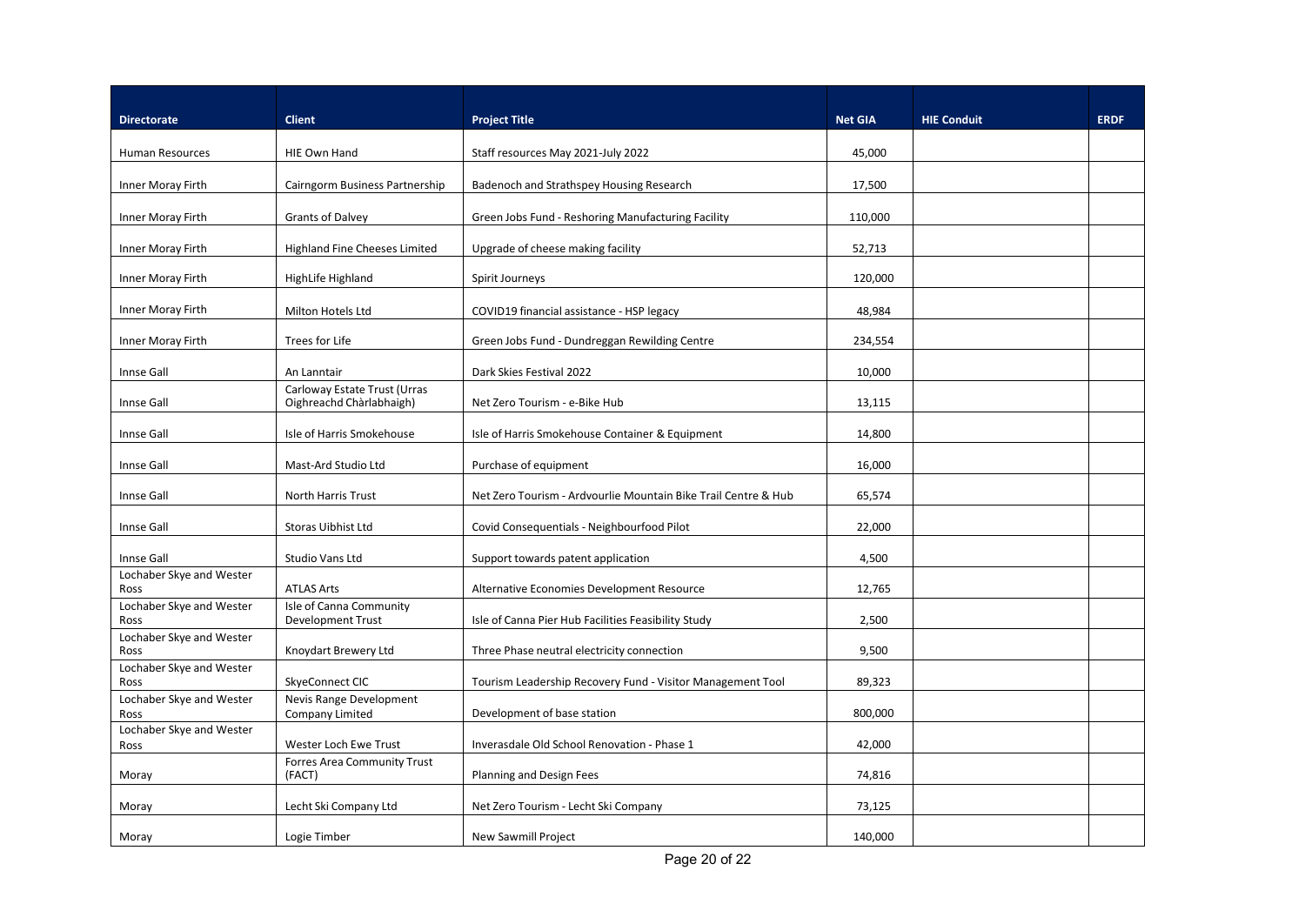| <b>Directorate</b>                      | <b>Client</b>                              | <b>Project Title</b>                                                                                                      | <b>Net GIA</b> | <b>HIE Conduit</b> | <b>ERDF</b> |
|-----------------------------------------|--------------------------------------------|---------------------------------------------------------------------------------------------------------------------------|----------------|--------------------|-------------|
| Moray                                   | Morlich Homes Ltd                          | Green Jobs Fund - New Manufacturing Facility                                                                              | 87.000         |                    |             |
|                                         | Portgordon Community Harbour               |                                                                                                                           |                |                    |             |
| Moray                                   | Group Ltd                                  | Staff resource 2021-2023                                                                                                  | 46,589         |                    |             |
| Moray                                   | The Moray Council                          | Rural Tourism Infrastructure Fund - Staycation Improvements                                                               | 40,000         |                    |             |
| Moray                                   | The Moray Council                          | Moray Economic Partnership Media Costs 2021 - 2023                                                                        | 38,774         |                    |             |
| Orkney                                  | Orkney Fishermens Society Ltd              | Covid Consequentials Covid-19 Recovery Support                                                                            | 132,507        |                    |             |
| Orkney                                  | Orkney Research & Innovation<br>Campus LLP | <b>ORIC: Compliance Support Funding</b>                                                                                   | 4,000          |                    |             |
| Orkney                                  | Orkney Research & Innovation<br>Campus LLP | <b>ORIC: Outline Business Case Support Assistance</b>                                                                     | 30,000         |                    |             |
| Orkney                                  | Shapinsay Development Trust HQ             | Staff Resource 2021- June 2023                                                                                            | 33,265         |                    |             |
| Orkney                                  | The Pickaquoy Centre Trust                 | Net Zero Tourism - E-Bikes                                                                                                | 45,904         |                    |             |
| Shetland                                | Fair Isle Bird Observatory Trust           | Net Zero Tourism & Green Jobs Fund - Bird Observatory and<br>Guesthouse Eco Tourism New Build                             | 2,348,590      |                    |             |
| Shetland                                | HIE Own Hand                               | Development of Islands Deal                                                                                               | 71,500         |                    |             |
| Shetland                                | <b>Shetland Amenity Trust</b>              | Pilot for a Virtual Shetland Wool Week 2021                                                                               | 30,000         |                    |             |
| Shetland                                | Shetland Space Centre Limited              | Digital Development Project                                                                                               | 54,565         |                    |             |
| <b>Strategic Projects</b>               | <b>HIE Own Hand</b>                        | Staff Resources June 2021 - December 2021                                                                                 | 140,000        |                    |             |
| <b>Strategic Projects</b>               | HIE Own Hand                               | UKVL Events and Marketing 2021-2022                                                                                       | 50,000         |                    |             |
| <b>Strategy and Regional</b><br>Economy | HIE Own Hand                               | Covid Consequentials Marketing and promotion costs                                                                        | 50,000         |                    |             |
| <b>Strategy and Regional</b><br>Economy | <b>HIE Own Hand</b>                        | HIE Data, Analytics and Reporting Platform Development - Phase 2                                                          | 187,000        |                    |             |
| <b>Strategy and Regional</b><br>Economy | HIE Own Hand                               | Research Appraisal & Support Framework - Lot 3 021 - Rural<br><b>Scotland Business Panel</b>                              | 79,413         |                    |             |
| Strategy and Regional<br>Economy        | HIE Own Hand                               | Covid Consequentials Research Appraisal & Support Framework - Lot<br>3020 - The Blue Economy in the Highlands and Islands | 24,525         |                    |             |
| <b>Strategy and Regional</b><br>Economy | <b>HIE Own Hand</b>                        | Research Appraisal & Support Framework - Lot 3 - Survey of MSPs<br>2021                                                   | 6,750          |                    |             |
| Wave Energy Scotland                    | Blackfish Engineering Design Ltd           | WES Quick Connect Call: Stage 3 project                                                                                   | 500,000        |                    |             |